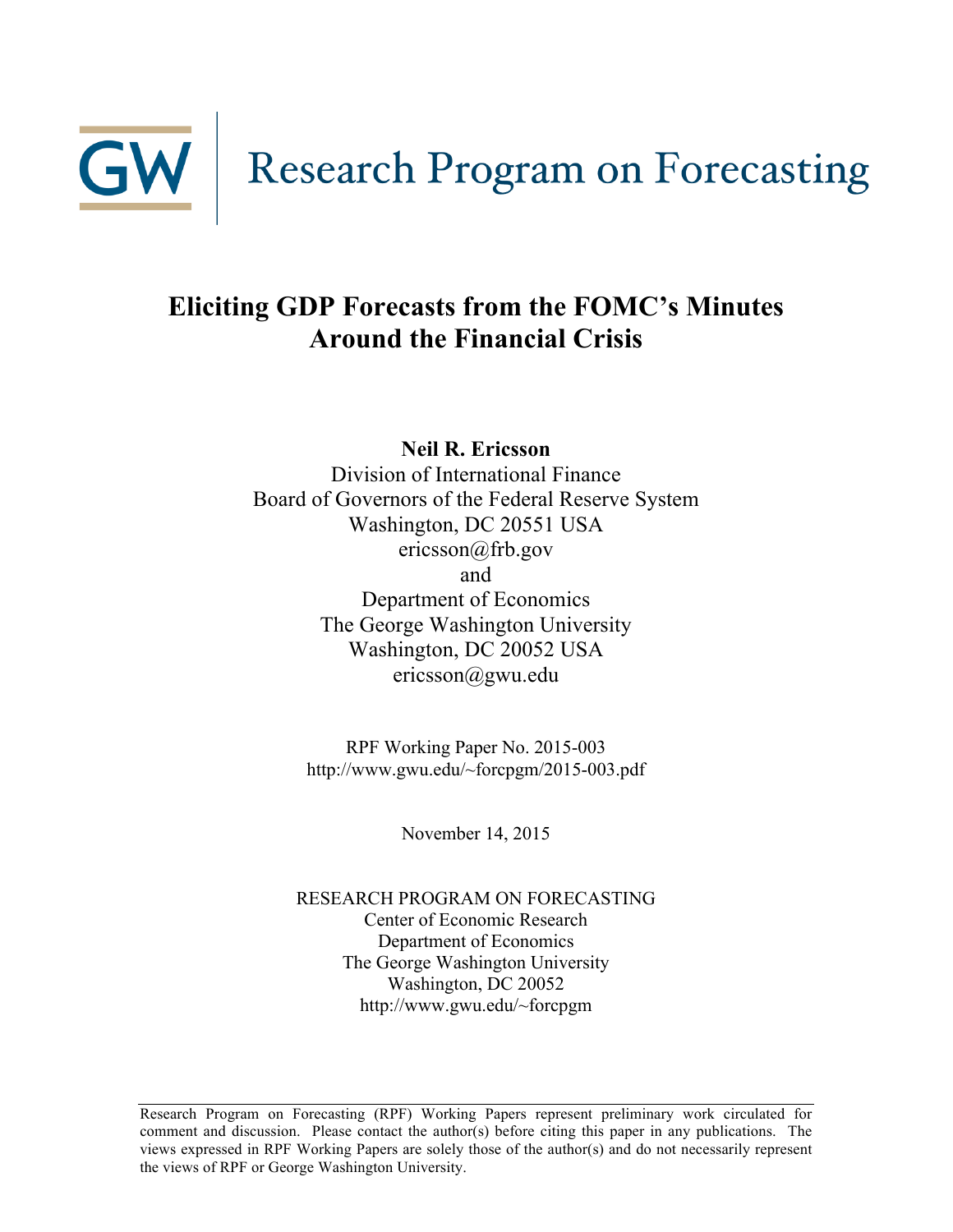### Eliciting GDP Forecasts from the FOMC's Minutes Around the Financial Crisis

Neil R. Ericsson<sup>∗</sup> November 2015

Abstract: Stekler and Symington (2016) construct indexes that quantify the Federal Open Market Committee's views about the U.S. economy, as expressed in the minutes of the FOMC's meetings. These indexes provide insights on the FOMC's deliberations, especially at the onset of the Great Recession. The current paper complements Stekler and Symington's analysis by showing that their indexes reveal relatively minor bias in the FOMC's views when the indexes are reinterpreted as forecasts. Additionally, these indexes provide a proximate mechanism for inferring the Fed staff's Greenbook forecasts of the U.S. real GDP growth rate, years before the Greenbook's public release.

Keywords: Autometrics, bias, Fed, financial crisis, FOMC, forecasts, GDP, Great Recession, Greenbook, impulse indicator saturation, projections, Tealbook, United States.

JEL classifications: E58, C53.

<sup>∗</sup>Forthcoming in the International Journal of Forecasting. The author is a staff economist in the Division of International Finance, Board of Governors of the Federal Reserve System, Washington, DC 20551 USA, and a Research Professor of Economics, Department of Economics, The George Washington University, Washington, DC 20052 USA. He may be reached at ericsson@frb.gov and ericsson@gwu.edu. The views in this paper are solely the responsibility of the author and should not be interpreted as necessarily representing or reflecting the views of the Federal Open Market Committee, its principals, the Board of Governors of the Federal Reserve System, or of any other person associated with the Federal Reserve System. This paper uses publicly available information, and only publicly available information. It does not use any internal or confidential Federal Reserve Board information, either directly or indirectly. The author is grateful to David Hendry, Aaron Markiewitz, Jaime Marquez, Ellen Meade, J Seymour, Tara Sinclair, Herman Stekler, and Joyce Zickler for helpful discussions and comments. All numerical results were obtained using PcGive Version 14.0B3, Autometrics Version 1.5e, and Ox Professional Version 7.00 in 64-bit OxMetrics Version 7.00: see Doornik and Hendry (2013) and Doornik (2009).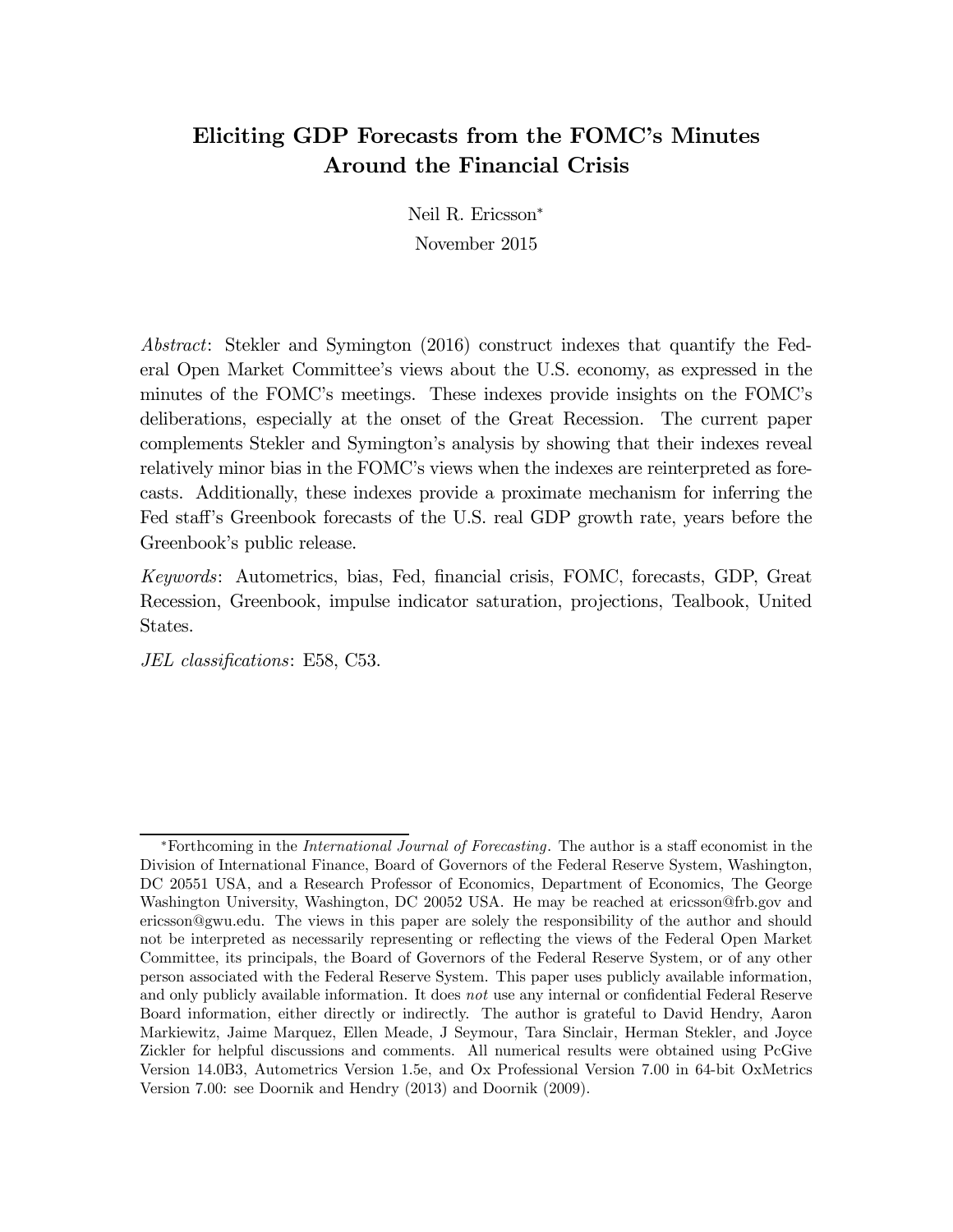### 1 Introduction

Monetary policy decisions by the Fed's Federal Open Market Committee (FOMC) have attracted considerable attention in recent years, especially with quantitative easing through large-scale asset purchases and with the introduction of forward guidance; see Bernanke (2012) and Yellen (2012) inter alia. The FOMC's decisions are based in part on the Greenbook forecasts, which are economic forecasts produced by the Fed's staff. Romer and Romer (2008), Sinclair, Joutz, and Stekler (2010), Nunes (2013), and Ericsson, Hood, Joutz, Sinclair, and Stekler (2013) inter alia have extensively analyzed the Greenbook forecasts; and Banternghansa and McCracken (2009) and Sheng (2015) have examined the FOMC participants' own forecasts.

Stekler and Symington (2016) propose a creative and insightful innovation on such existing studies of U.S. monetary policy. Stekler and Symington employ a textual analysis of the minutes of the FOMC meetings for 2006—2010, developing quantitative indexes that reflect the extent of optimism or pessimism expressed in the FOMC minutes themselves on the current and future outlook for the U.S. economy. Through these indexes and accompanying research, Stekler and Symington provide key insights on the views of the FOMC, especially those held at the onset of the recent financial crisis and Great Recession. Specifically, Stekler and Symington find temporary inaccurate assessments by the FOMC of the economy at that time–in part due to inaccurate advance estimates of GDP growth.

The current paper shows that Stekler and Symington's indexes reveal even more. With few exceptions, Stekler and Symington's indexes imply relatively minor bias in the FOMC's views when the indexes are reinterpreted as forecasts. Furthermore, these indexes very closely track the Greenbook forecasts of the current-quarter and one-quarter-ahead U.S. real GDP growth rates. Stekler and Symington's indexes thus provide a proximate mechanism for inferring these Greenbook forecasts, years in advance of the public release of the Greenbook. The minutes of an FOMC meeting are published three weeks after the meeting itself, whereas the Greenbook is not released to the public until at least five years after it is presented to the FOMC.

This paper is organized as follows. Section 2 describes Stekler and Symington's indexes, the Greenbook forecasts, and the data being forecast. Section 3 discusses different approaches to testing for forecast bias, and it proposes impulse indicator saturation as a generic test of potentially time-varying forecast bias. Section 4 presents evidence on forecast bias; and it constructs "post-casts" of the 2010 Greenbook forecasts, conditional on Stekler and Symington's indexes. Section 5 concludes.

Before proceeding, it is important to note that the presence of forecast bias (or lack thereof) is consequential, both economically and statistically. That said, the particular sense in which forecast bias is consequential depends in part on whether the Greenbook forecast and Stekler and Symington's indexes are interpreted as "forecasts" or as "projections", where "projections" are in the sense of being policy sim-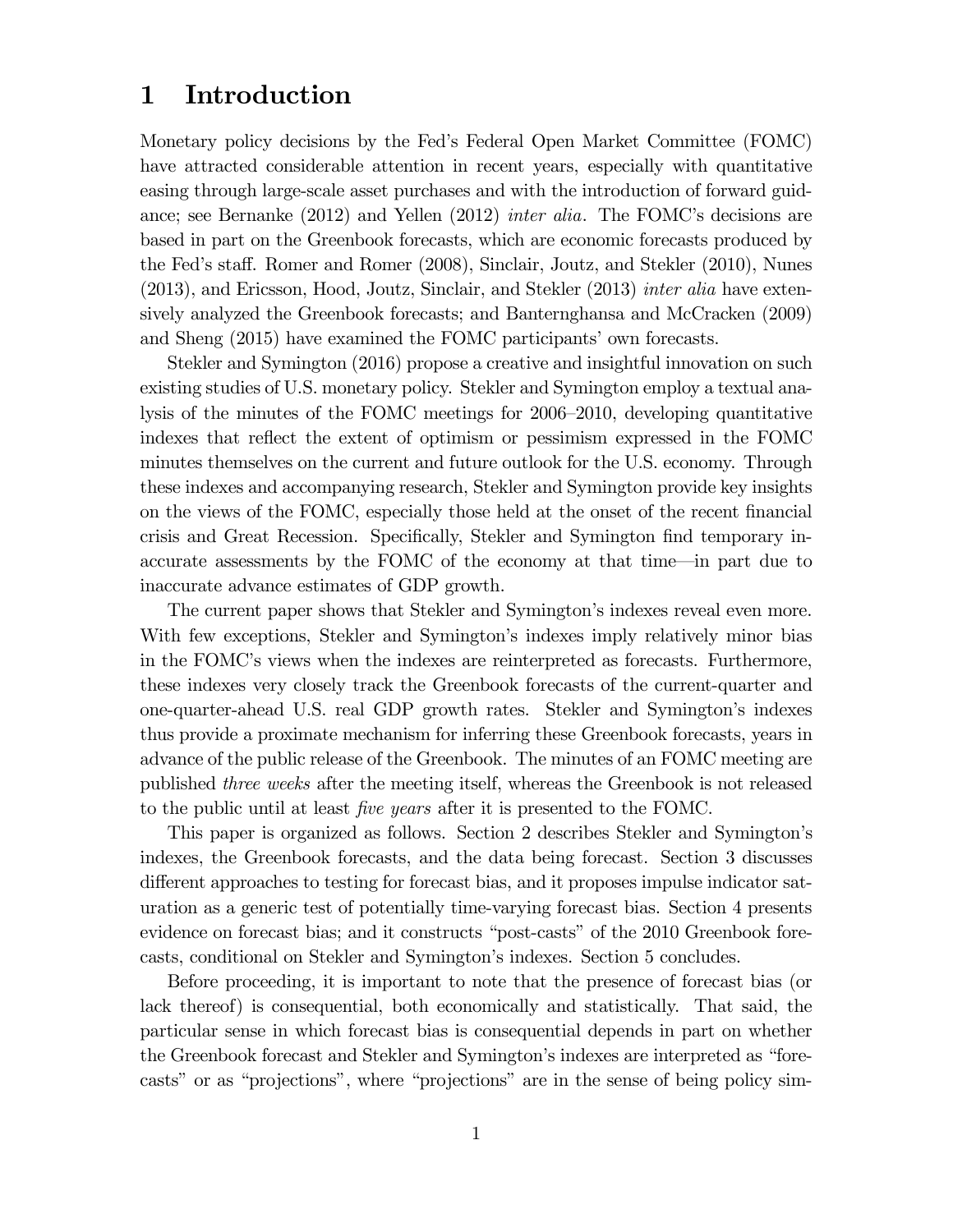ulations conditional upon a certain set of assumptions. If they are interpreted qua forecasts, then forecast bias implies potential room for improvement in terms of standard performance measures, although forecast improvement may be feasible for unbiased forecasts as well. If the forecasts are interpreted *qua* projections, then forecast bias implies limited usefulness of the forecasts as representing interesting hypothetical paths for economic policy. With that in mind, the Greenbook forecasts and Stekler and Symington's indexes are always referred to as "forecasts" below, while recognizing that sometimes they may be more usefully viewed as projections. This broader usage of the term "forecast" is also in line with Clements and Hendry (2002, p. 2): "A forecast is any statement about the future".

# 2 The FOMC Minutes Index, Forecasts, and Data

This section describes the indexes constructed by Stekler and Symington (2016) from the minutes of the FOMC, some related forecasts, and the data on the U.S. real GDP growth rates being forecast. The construction of these indexes may involve truncation and nonlinearities, so this section also discusses those issues.

FOMC Minutes Index. Stekler and Symington (2016) (hereafter, S&S) employ a focused textual analysis of the minutes for the 40 FOMC meetings during 2006— 2010. From their textual analysis, S&S construct quantitative indexes that gauge the FOMC's views on the current and future strength of the U.S. economy, as expressed in the FOMC minutes themselves; see S&S (Sections 3.1.1, 3.1.2, and 4.1) in particular. S&S regard these indexes as "measuring the FOMC's views about the state of the economy" (Section 3.1.1); and the indexes are scaled such that they correspond to GDP growth rates. To design their indexes, S&S examine certain sections of the minutes that discuss:

- (i) the current economic outlook, typically in a paragraph or paragraphs beginning "The information reviewed at the . . . meeting suggested that . . . "; and
- (ii) the future economic outlook, typically in a paragraph or paragraphs beginning "In their discussion of the economic situation and outlook, meeting participants  $\dots$ ".

In these sets of paragraphs, Stekler and Symington search for select keywords that characterize views on the outlook. Keywords range from "strong", "robust", "considerable", "upbeat", "brisk", and "surge" for a very optimistic outlook to "recession", "contraction", and "sharp and widespread decline" for a very pessimistic one. S&S (Table 2) provide details. From the frequencies of occurrence of the keywords, Stekler and Symington create two indexes, one for the current outlook and one for the future outlook. These indexes are called FOMC Minutes Indexes (or FMIs) below. S&S then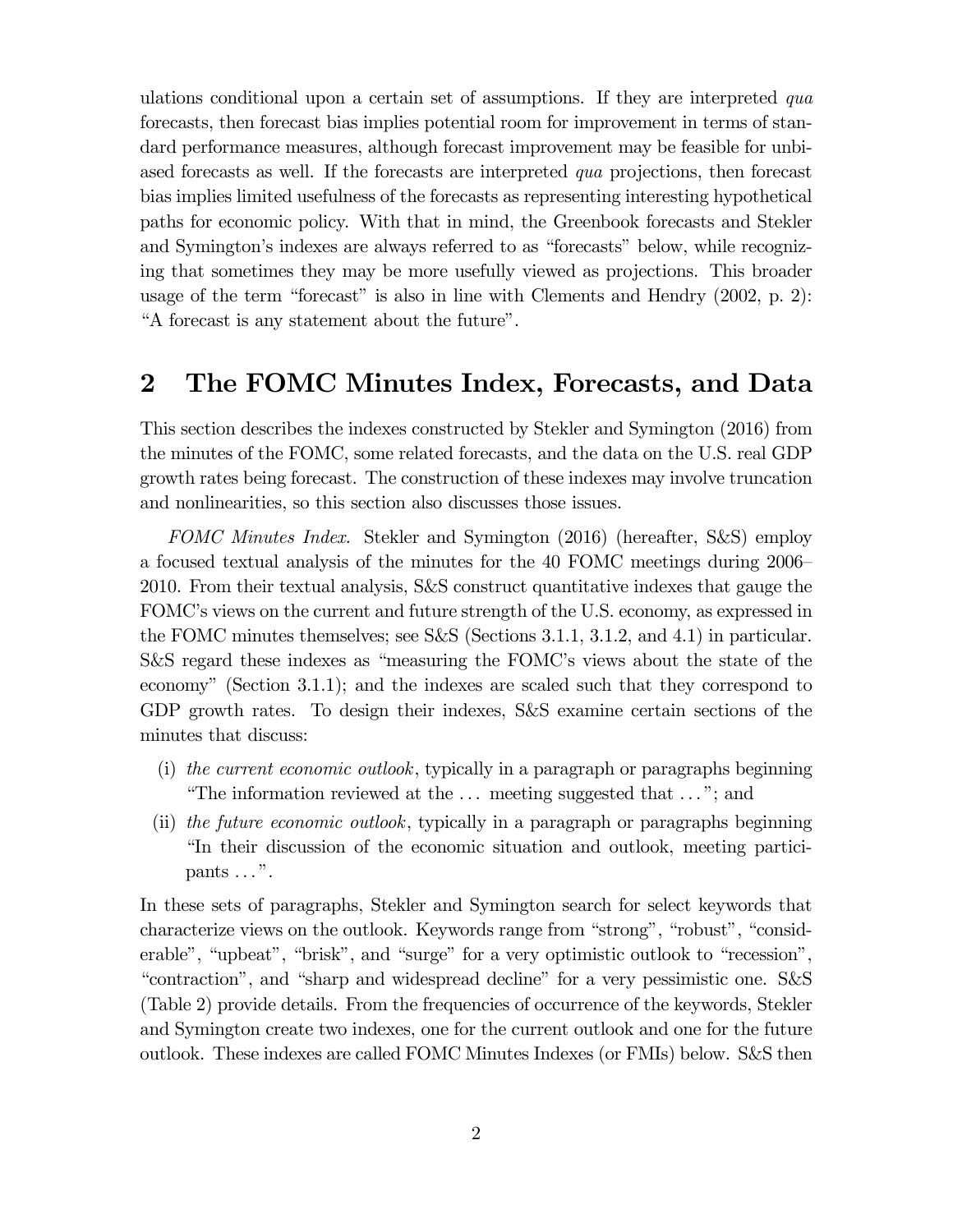| Information or<br>Transformation  | Description                                                                                        | Units, Range,<br>or Source  |
|-----------------------------------|----------------------------------------------------------------------------------------------------|-----------------------------|
| $q_t, x_{0t}$                     | Greenbook forecast $(g_t)$ , and<br>certain qualitative and<br>quantitative information $(x_{0t})$ | Numerical<br>and<br>textual |
|                                   | $x_{1t} = \phi_0(g_t, x_{0t}, e_{0t})$ (a) Writing of the FOMC minutes                             | <b>FOMC</b>                 |
| $x_{1t}$                          | Text of the FOMC minutes                                                                           | Text                        |
| $x_{2t} = \phi_1(x_{1t}, e_{1t})$ | (b) Quantification of the FOMC minutes                                                             | $S\&S$ (Table 3)            |
| $x_{2t}$                          | Stekler and Symington's score index $ -1,+1 $                                                      |                             |
| $f_{t}=\phi_{2}(x_{2t},e_{2t})$   | (c) Calibration of the score to<br>forecasts of the GDP growth rate                                | $S\&S$ (Table 4)            |
| $f_t$                             | FOMC Minutes Index (FMI)                                                                           | $ -1\%, +4\% $              |

Table 1: A Schematic for the Generation of the FOMC Minutes Index.

document properties of their indexes, including through comparisons with the Greenbook forecasts and with the forecasts from the Survey of Professional Forecasters (SPF). Section 4 below analyzes additional properties of S&S's indexes.

The empirical results in S&S and those below are subject to an important caveat. Specifically, the context of the paragraphs for (i) and (ii) in the FOMC minutes affects the interpretation of the FMIs. Starting with the January 2009 minutes, the paragraphs for (i) and (ii) respectively appear under separate sections titled:

"Staff Review of the Economic Situation", and

"Participants' Views on Current Conditions and the Economic Outlook",

or similar (italics added). Thus, the "current-outlook FMI" draws on text about the Fed staff's views, whereas the "future-outlook FMI" ostensibly reflects the views of the FOMC participants on both current conditions and future outlook. These nuances are germane to the interpretation of the FMIs when compared with (e.g.) the Fed staff's Greenbook forecasts, as in S&S (Section 4.1 and Figure 2). Section 4.3 discusses these subtleties further. See Danker and Luecke (2005) for a valuable perspective on the evolution of the FOMC's minutes.

Table 1 presents a schematic for the generation of the FMIs, formalizing the creation of the FOMC minutes and the derivation of the FMI therefrom, as follows.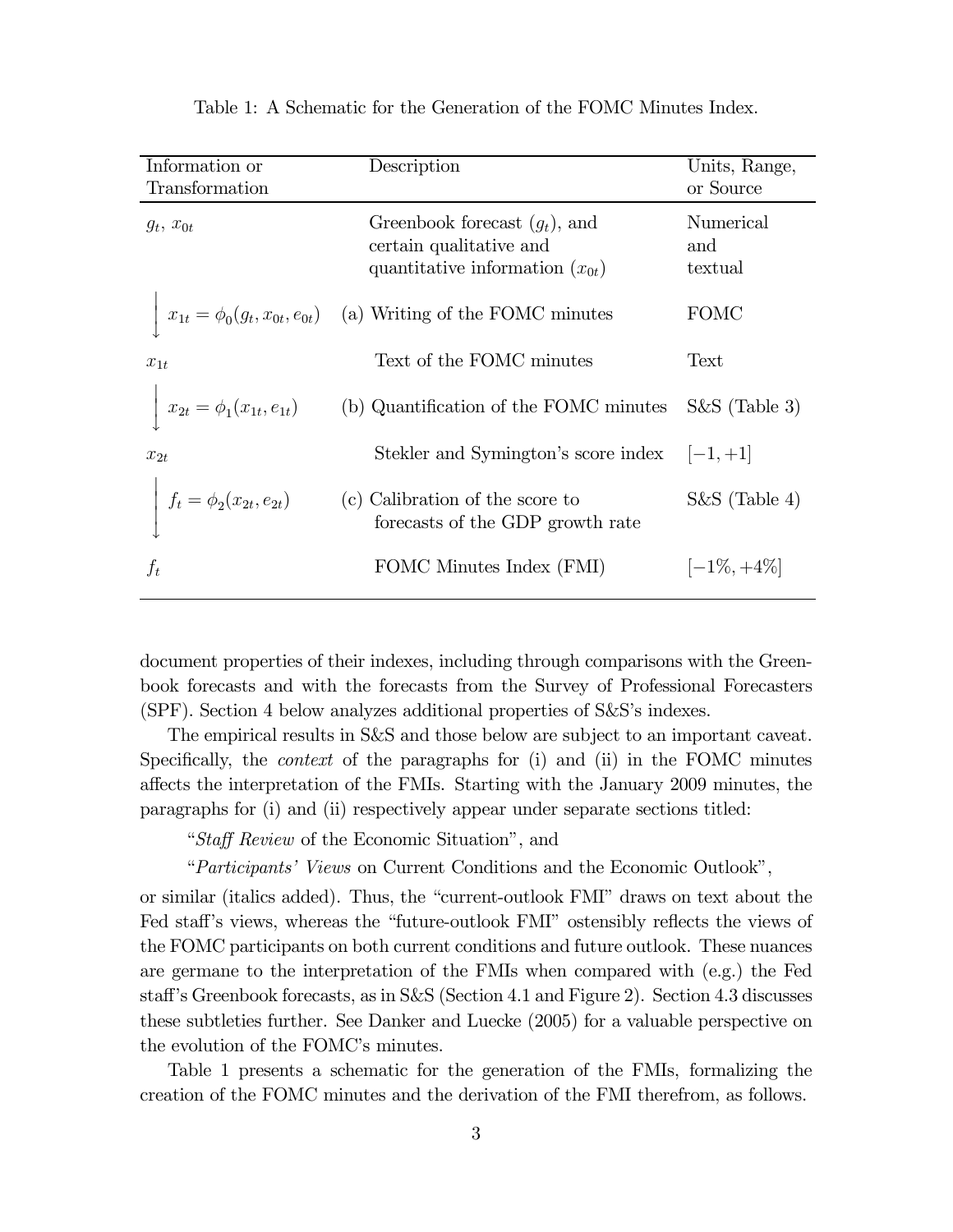(a) Writing of the FOMC minutes. The FOMC draws on the Greenbook forecast  $(g_t)$ , certain qualitative and quantitative information  $(x_{0t})$ , and possibly additional information  $(e_{0t})$  in writing the text of the FOMC minutes  $(x_{1t})$ . That transformation is denoted  $\phi_0(g_t, x_{0t}, e_{0t})$ . The subscript t is the time index that dates the FOMC meetings.

The variable  $x_{0t}$  includes information on the housing and financial markets; and the Greenbook forecast itself draws on that information as well. This presence of  $x_{0t}$  motivates in part S&S's interest in ascertaining  $x_{0t}$ 's roles in influencing the minutes  $x_{1t}$ . The text of the minutes also provides the basis for S&S's assessment of the FOMC's views on risk and uncertainty to the economy.

- (b) Quantification of the FOMC minutes as a score. S&S (Table 2) then analyze the text in the minutes of the FOMC meetings to create a score index  $(x_{2t})$ , as given in S&S (Table 3). That quantification of the text may involve additional information  $(e_{1t})$ . The implied transformation is  $\phi_1(x_{1t}, e_{1t})$ .
- (c) Calibration of the score. Finally, S&S (Table 4) calibrate that score index to forecasts of the GDP growth rate, again possibly involving additional information (e<sub>2t</sub>). The implied transformation is  $\phi_2(x_{2t}, e_{2t})$ , and the resulting FMI is denoted  $f_t$ . The variable being forecast is the U.S. real GDP growth rate, denoted  $y_t$ .

The FMI thus is an implicit function of the Greenbook forecast, certain qualitative and quantitative information, and possible additional information involved in (a) the writing of the FOMC minutes, (b) the quantification of the FOMC minutes as a score, and (c) the calibration of that score to forecasts of the GDP growth rate. This description applies to the FMIs for both the current outlook and the future outlook, albeit with the time horizon (current or future) being implicit in the notation.

Equation (1) articulates the implicit function for the FMI in three ways.

$$
f_t = \phi_2(\phi_1(\phi_0(g_t, x_{0t}, e_{0t}), e_{1t}), e_{2t})
$$
  
\n
$$
= \phi_m(g_t, x_{0t}, e_{0t}, e_{1t}, e_{2t})
$$
  
\n
$$
\approx g_t.
$$
\n(1)

The first line in equation (1) expresses the FMI as an explicit repeated function of its information sources. The second line shows the implied implicit function  $\phi_m(\cdot)$ . The third line indicates that the FMI may be approximated to some degree by the Greenbook forecast alone.

Comparing the FMI directly with the Greenbook forecast is thus of interest; see Section 4.2. Equation (1) also clarifies that the FMI is a forecast in its own right. Hence, it can be evaluated as a forecast, such as with tests of unbiasedness and efficiency; see Section 3. Moreover, the third line approximates the nonlinear function  $\phi_m(g_t, x_{0t}, e_{0t}, e_{1t}, e_{2t})$  by a simple linear one  $(=0+1g_t)$ , per White (1980). Impulse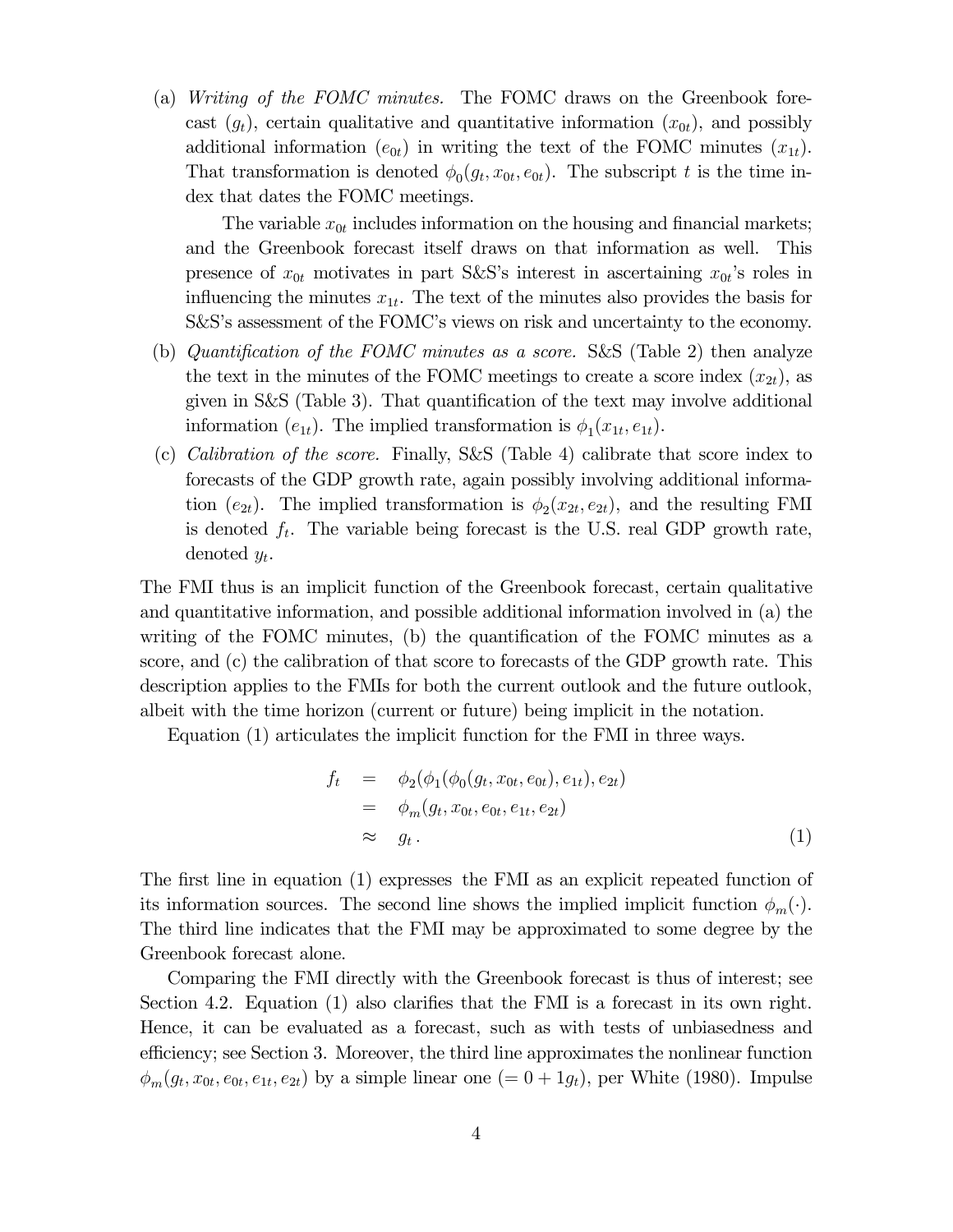

Figure 1: The current-outlook and future-outlook FMIs, the Greenbook forecasts of the current-quarter and one-quarter-ahead U.S. real GDP growth rates, and the differentials between the FMI and Greenbook forecasts.

indicator saturation can help determine the degree to which that approximation holds; see Section 3.

Greenbook forecasts. Figure 1 compares the FMI with the Greenbook forecasts in  $a \, 2 \times 2$  panel of graphs, with each graph labeled by a suffix a, b, c, or d, as follows:  $\begin{bmatrix} \n<sup>a b \\ \n<sup>c d</sup>\n\end{bmatrix}</sup>$ . Figure 1a plots two "nowcasts": the FMI for the current outlook, and the Greenbook forecast for the current quarter. Figure 1b plots two forecasts: the FMI for the future outlook, and the Greenbook forecast for one quarter ahead.<sup>1</sup> Figure 1c plots the difference between the FMI for the current outlook and the Greenbook forecast for the current quarter; and Figure 1d plots the difference between the FMI for the future outlook and the Greenbook forecast for one quarter ahead. In Figure 1 (and likewise in Figure 3 below), the time  $t$  is the date of the FOMC meeting to which a Greenbook is submitted and from which an FMI is constructed. The graphs

<sup>&</sup>lt;sup>1</sup>S&S (footnote 12) compare the FMI for the future outlook with *two*-quarter-ahead Greenbook forecasts. One-quarter-ahead Greenbook forecasts are employed herein, noting the behavior of the root mean squared forecast errors for the Greenbook forecasts as a function of the forecast horizon; see Ericsson, Hood, Joutz, Sinclair, and Stekler (2013), Ericsson, Fiallos, and Seymour (2014), and Chang and Hanson (2015). That said, the forecast-encompassing tests described below permit sorting out which horizon or horizons are relevant. Additional analysis (not reported herein) suggests that combinations of Greenbook forecasts at different horizons may be particularly useful for explaining the FMI for both the current outlook and the future outlook.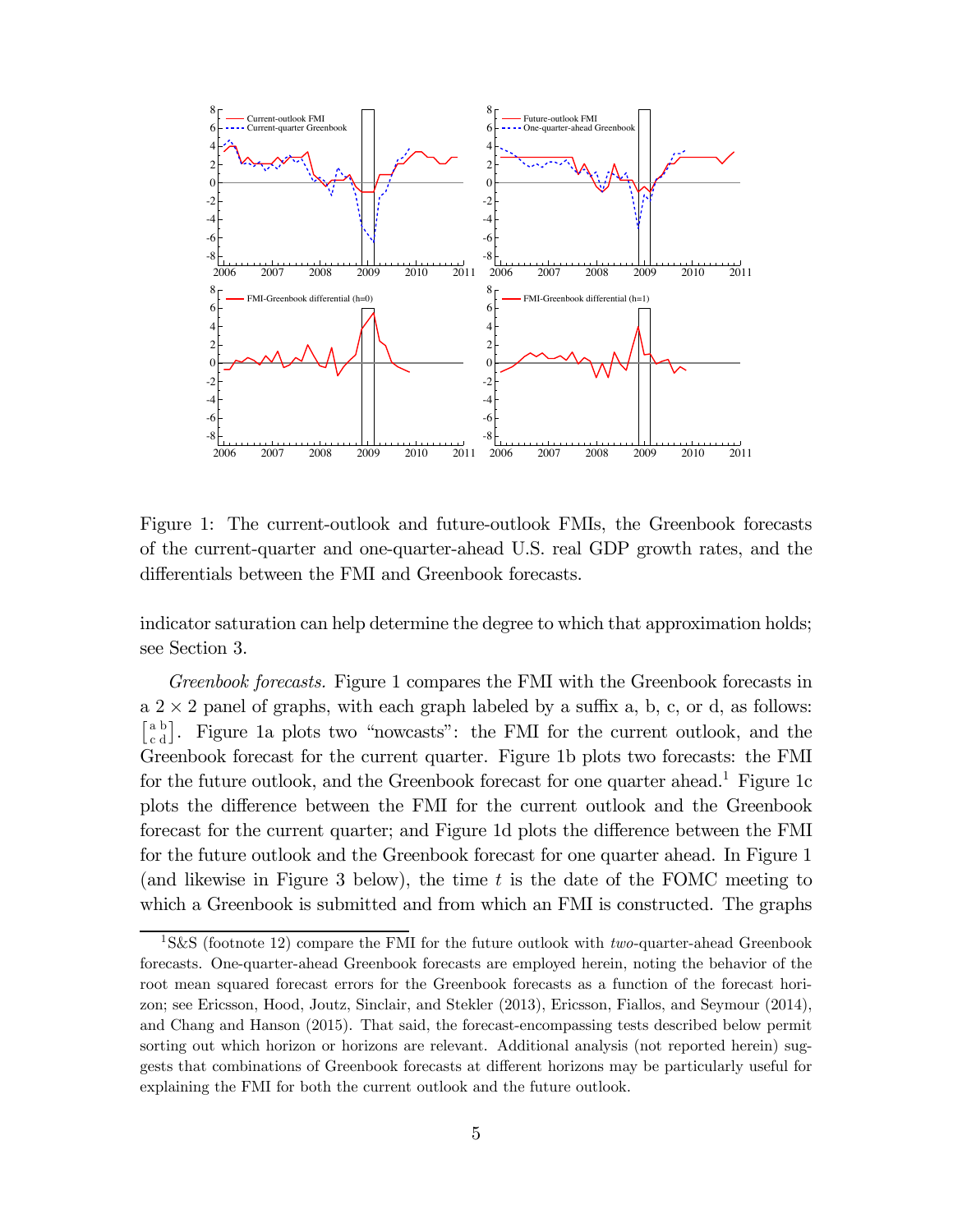| Date $t$        | $f_t^0$ | $g_t^0$ | $f_t^0 - g_t^0$ | $f_t^1$ | $g_t$  | $-g_t$ |
|-----------------|---------|---------|-----------------|---------|--------|--------|
| March 2006      | $+4.0$  | 4.7     | $-0.7$          |         |        |        |
| <b>May 2006</b> | $+4.0$  | 3.7     | $+0.3$          |         |        |        |
| March 2008      |         |         |                 | $-1.0$  | $-1.0$ | $+0.0$ |
| December 2008   | $-1.0$  | $-4.7$  | $+3.7$          | $-1.0$  | $-5.0$ | $+4.0$ |
| January 2009    | $-1.0$  | $-5.6$  | $+4.6$          |         |        |        |
| March 2009      | $-1.0$  | $-6.5$  | $+5.5$          | $-1.0$  | $-2.0$ | $+1.0$ |

Table 2: Dates of FOMC meetings for which the FMI may have truncated the FOMC's forecast, and (in percent per annum) the corresponding FMI  $(f_t^h)$ , Greenbook forecast  $(g_t^h)$ , and their differential  $(f_t^h - g_t^h)$  at horizons  $h = 0$  and  $h = 1$ .

in Figure 1 show that the FMI and the Greenbook forecasts are generally very close numerically, whether for the current outlook or for the future outlook.

There are, however, large deviations between the FMI and the Greenbook forecast for the FOMC meetings in December 2008, January 2009, and March 2009: see the boxed-in areas in Figure 1. For these meetings, S&S's score is at its minimum ( $= -1$ ), the most pessimistic outlook. However, the FMI corresponding to that score is only a  $1.0\%$  per annum rate of decline in GDP: see S&S (Table 4), which maps the score to the FMI. The Greenbook forecasts were typically much more negative for those meetings. This discrepancy (or "deviation") between the FMI and the Greenbook forecast arises because the score (and hence the FMI) truncates both tails of the distribution of the implicit forecast in the FOMC minutes.

Truncation. To examine this issue further, Table 2 lists the dates of all FOMC meetings for which the score may have truncated the forecast implicit in the minutes, along with the FMI  $f$ , the Greenbook forecast  $g$ , and the differential between them. The forecast horizon h appears as a superscript, where  $h = 0$  and  $h = 1$  respectively denote the current outlook and future outlook for the FMI (and below, for the score  $(x_2)$ , or the current quarter and one quarter ahead for the Greenbook forecast.

The deviations for the current outlook are large for all three meetings with very pessimistic assessments; and the FMI is much larger than the corresponding Greenbook forecast, by 3%—6% per annum. The deviation for the future outlook is large for December 2008, but not for January 2009 (when the future outlook was less pessimistic) or for March 2009 (when the discrepancy was only 1% per annum). For the current outlook, the score is at its most optimistic value for the FOMC meetings in March 2006 and May 2006, with the FMI being  $+4.0\%$  per annum; but the corresponding deviations are smaller than  $1\%$  per annum in absolute value. For the future outlook, there are no meetings for which the score (and hence the FMI) is at its most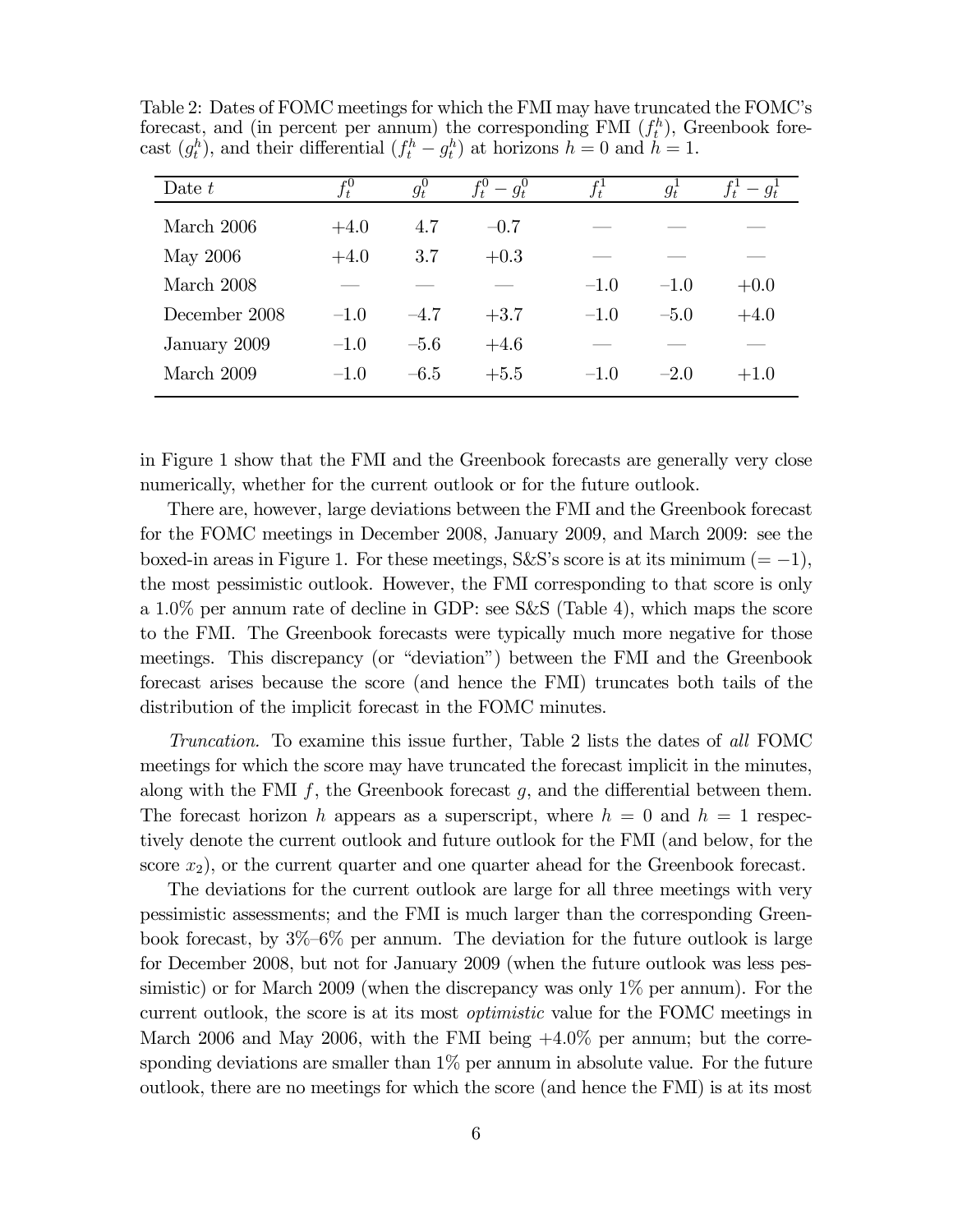optimistic value.

S&S's score algorithm can thus truncate the forecast implicit in the FOMC minutes. That algorithm appears to do so for three FOMC meetings at the onset of the Great Recession. These large deviations also could have arisen if the forecast implicit in the FOMC minutes itself deviated markedly from the Greenbook forecast; but that explanation seems less plausible in light of the close match between the FMI and the Greenbook forecast for other dates.

Linearity in calibration. The function  $\phi_2(x_{2t}, e_{2t})$  calibrates S&S's score to have units comparable to forecasts of GDP growth rates. That calibration function is very close to linear, as a simple regression of the current-outlook FMI  $(f_t^0)$  on the current-outlook score  $(x_{2t}^0)$  demonstrates.

$$
f_t^0 = 1.515 + 2.508 x_{2t}^0
$$
  
(0.005) (0.009)  

$$
T = 40 [2006F1 - 2010F8] \qquad R^2 = 0.9995 \qquad \hat{\sigma} = 0.0315\%
$$
 (2)

Here and below, estimated standard errors are in parentheses  $\left(\cdot\right)$  under coefficient estimates;  $T$  is the total number of observations; the letter "F" indexes the FOMC meeting within the year  $(F1, \ldots, F8)$ , paralleling the common notation of "Q" for "quarter"  $(Q_1, \ldots, Q_4)$ ;  $R^2$  is the squared multiple correlation coefficient; and  $\hat{\sigma}$  is the estimated residual standard error. Equation (2) is a regression, and so the left-hand side variable is implicitly the *fitted value* of  $f_t^0$ , not  $f_t^0$  itself.

To put the regression  $(2)$  in context, none of its residuals are larger than  $0.05\%$  per annum, whereas the actual GDP growth rates in S&S (Table 5) and the Greenbook forecasts thereof are reported to a tenth of a percent per annum. Thus, to a very good degree of approximation, the FMI  $f_t$  is 2.5 times S&S's score  $x_{2t}$ , plus 1.5. That is, for the current outlook, the transformation  $f_t = \phi_2(x_{2t}, e_{2t})$  is essentially linear in the score  $x_{2t}$ ; and  $e_{2t}$  is approximately zero. Results are numerically very similar for the future outlook.

Actual GDP growth rates. Figure 2 plots the FMIs and actual GDP growth rates in  $a 2 \times 2$  panel similar to the one in Figure 1, albeit with time t in Figure 2 being the date of the actual GDP growth rate, and with each FMI forecast aligned correspondingly. Figure 2a and 2b graph FMIs for the current outlook and future outlook respectively, each along with the actual GDP growth rate as measured 90 days after quarter end and as measured historically. Figure 2c and 2d plot the corresponding discrepancies, which are interpretable as forecast errors in this context. As S&S note, and as is apparent in Figures 2a—b, the actual values were revised markedly downward for several quarters at the beginning of the financial crisis, including by  $2.2\%$  for  $2007Q3$ ,  $3.7\%$  for 2008Q1, and  $2.0\%$  for 2008Q4. Figures 2c-d show that the large and negative FMI "forecast errors" for late 2008 and early 2009 reflect these data revisions and the effects of truncation discussed above.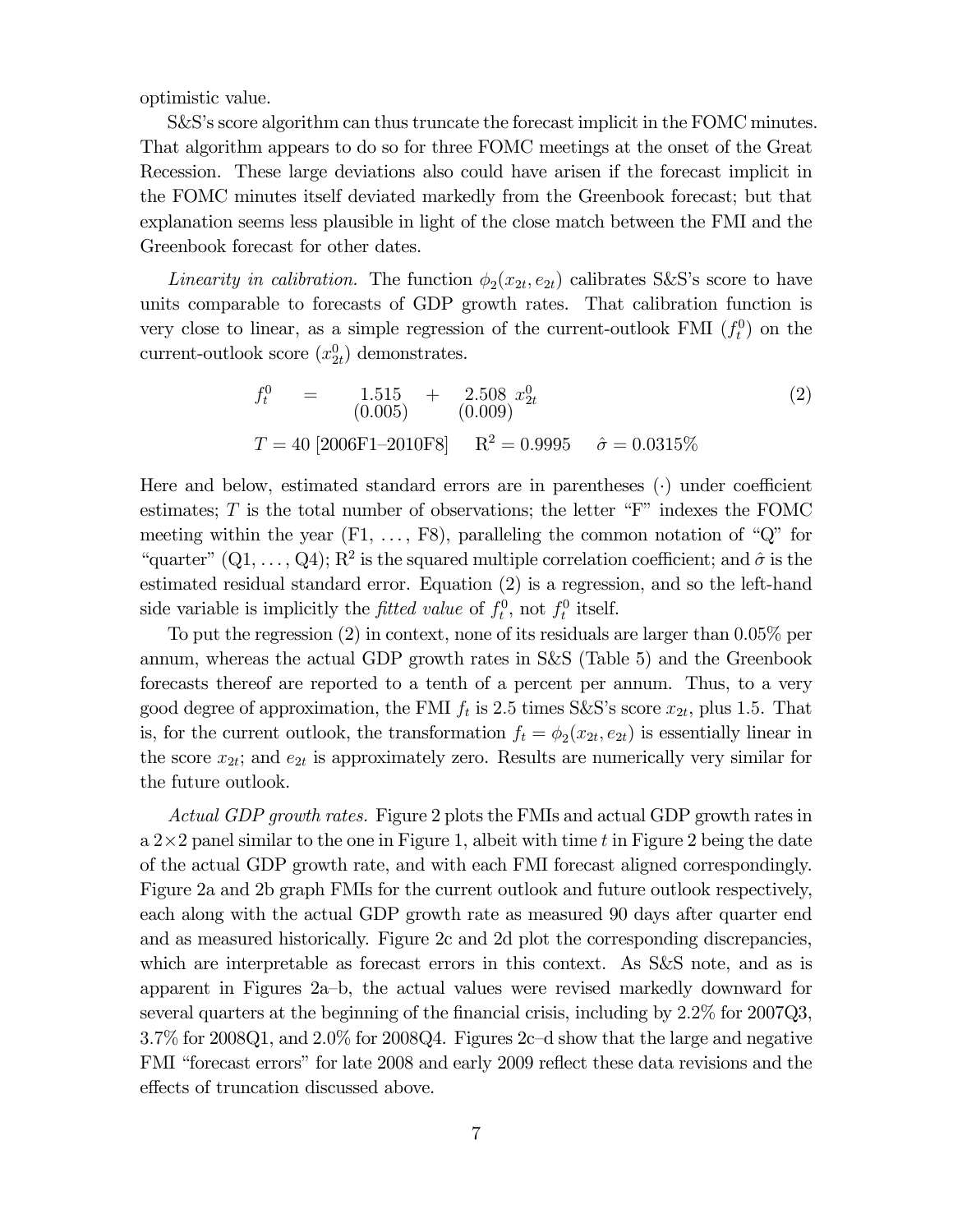

Figure 2: FMIs for the current outlook and future outlook, and the actual GDP growth rate as measured 90 days after quarter end and as measured historically; and the corresponding FMI forecast errors.

The actual GDP growth rates are quarterly, expressed at annual rates and spanning 2006—2010. For the sequential pair of FOMC meetings within a given quarter, the value of an actual GDP growth rate is repeated, thereby providing actual values for comparison with the FMI and Greenbook forecasts. See Ahumada (1992, especially Figure 3) for a similar interpolation of quarterly Argentine total final domestic expenditure to monthly values.

Data details. Sources and practical details for the FMIs, Greenbook forecasts, and actual GDP growth rates follow. The units for these series are quarterly growth rates, measured in percent per annum.

S&S construct their scores and FMIs for the 40 FOMC meetings during 2006— 2010, a period that spans the financial crisis and leads into the Great Recession. The minutes of the FOMC meetings themselves are available online at:

www.federalreserve.gov/monetarypolicy/fomc\_historical.htm (for 2006—2009) and www.federalreserve.gov/monetarypolicy/fomccalendars.htm (for 2010).

In S&S, Table 3 lists the scores, Figures 1A and 1B plot them, Table 4 provides the algorithm for converting the scores to the FMIs, and Figure 2 plots the currentoutlook score in its original units and in the units for the FMI.

The Fed staff's Greenbooks are available on the first website listed above. Currently, the Greenbooks are available through only December 2009, given the approx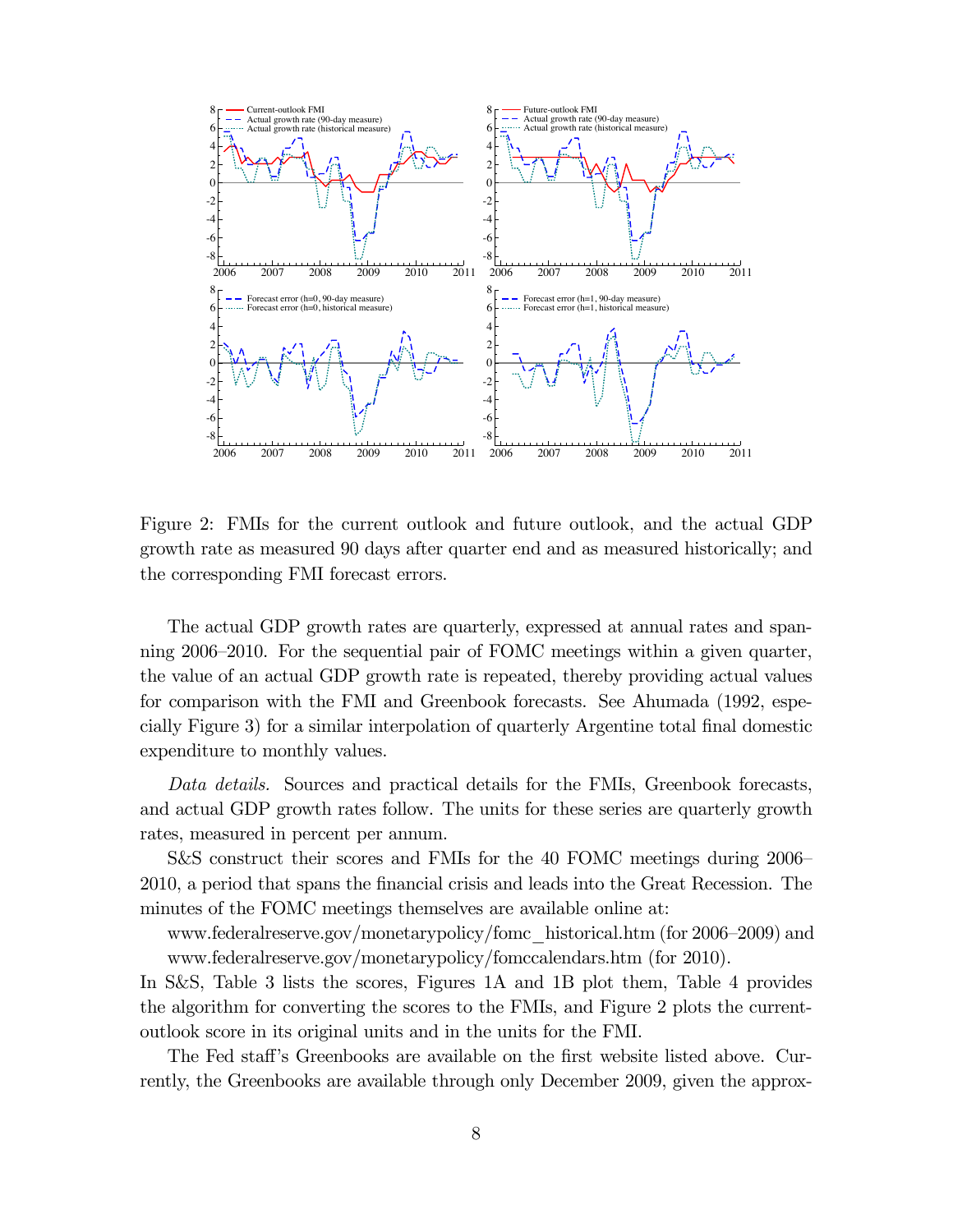imate 5-year delay in their release to the public. There are thus 32 observations of Greenbook forecasts for a given horizon, with those forecasts obtained from Greenbooks spanning 2006—2009. S&S (Figure 2) plot the Greenbook forecasts of the current quarter through 2009, with comparable SPF forecasts for 2010 appended at the end. (The SPF forecasts are not considered in the analysis below.)

S&S (Table 5) list the "90-day estimate" and "historical" values (S&S's terminology) for the quarterly GDP growth rates over 2006—2010. These two measurements correspond to the U.S. Bureau of Economic Analysis's "third estimate" release, which is typically available about 90 days after the end of the relevant quarter; and to the complete set of values for 2006—2010 as reported by the Bureau of Economic Analysis when S&S was initially written; see Stekler and Symington (2014).

Remarks. Before proceeding to a detailed assessment of the FMIs, two observations about Stekler and Symington (2016) are germane. First, Stekler and Symington follow a common approach to textual analysis. For instance, Boukus and Rosenberg (2006) use latent semantic analysis to assess the roles of different themes in the FOMC's minutes; and Meade, Burk, and Josselyn (2015) calculate the changing frequencies of different quantitative words in the FOMC's minutes to ascertain the diversity of views among the FOMC members and participants. Quantitative textual analysis also has numerous precedents outside of economics, as in Cox and Brandwood (1959).

Second, Stekler and Symington's analysis is novel by quantifying qualitative text from the minutes on the *outlook* and comparing that quantification with the Greenbook forecasts. By contrast, Meade, Burk, and Josselyn focus on the disparity of views in the minutes, rather than some central tendency of views. Banternghansa and McCracken (2009, 2014) likewise focus on the disparity of views, albeit as measured by individual participants' economic forecasts. Yet other researchers have compared the Greenbook forecasts and FOMC participants' forecasts with each other and with other forecasts.

Stekler and Symington (2016) thus apply an innovative and creative quantitative textual analysis to elicit a measure of the nowcasts and forecasts implicit in the minutes of the FOMC meetings. That measure is the FMI and, because it is a forecast elicited from the FOMC minutes, it is denoted an "el-cast". Even though the text that Stekler and Symington examine includes little or no quantitative information, their FMIs reveal much about the thinking of the FOMC participants and (as Section 4 below shows) about the Fed staff's input to the FOMC meetings.

### 3 Assessing and Comparing Forecasts

This section considers different approaches for assessing and comparing forecasts, starting with the standard test of forecast bias by Mincer and Zarnowitz (1969). The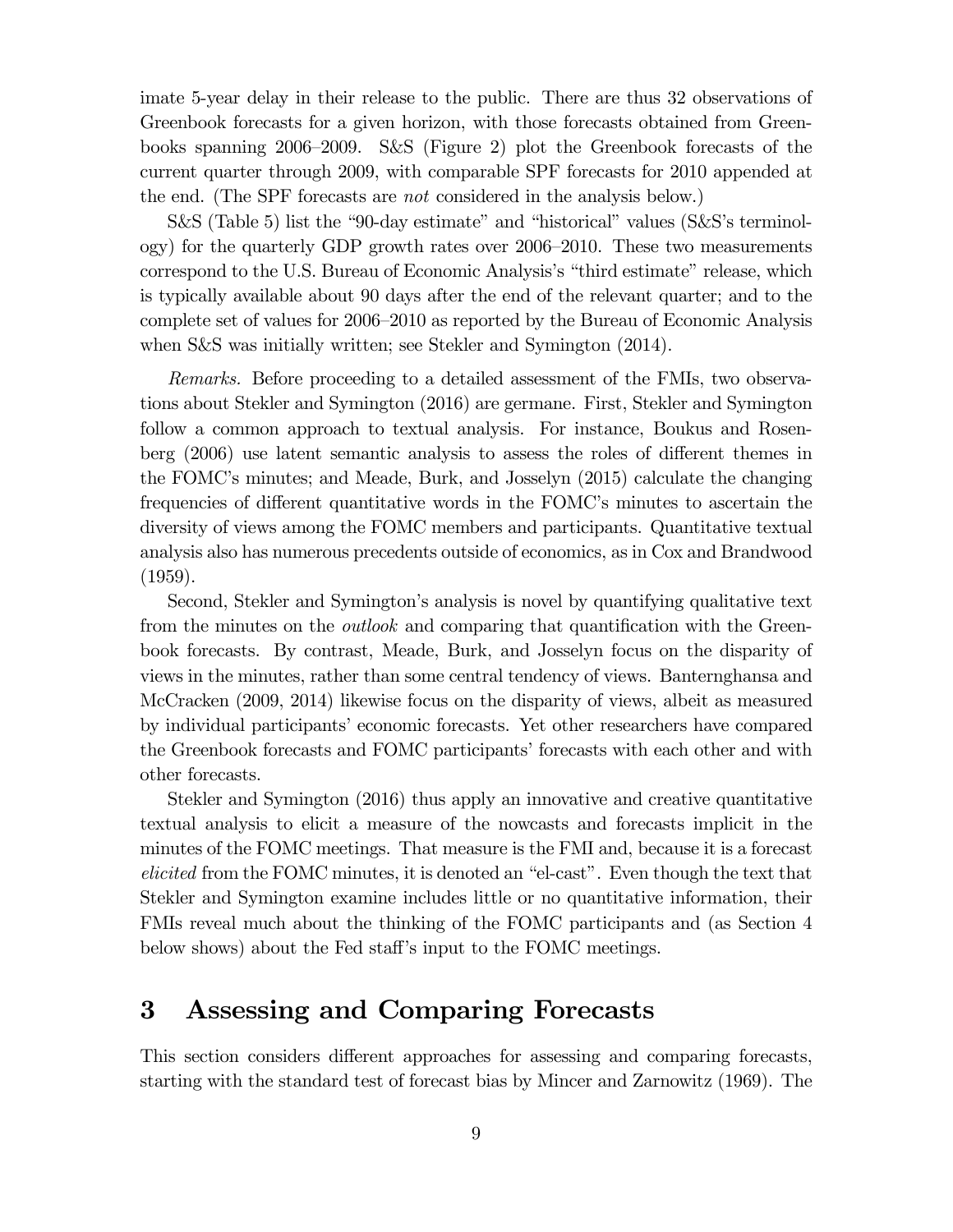Mincer—Zarnowitz framework is then extended to allow for (a) the suspected truncations noted in Section 2, (b) general time variation in forecast bias, and (c) comparison of multiple forecasts, rather than of a single forecast against the outcome. These extensions include many standard procedures for forecast evaluation as special cases.

*Mincer–Zarnowitz.* Mincer and Zarnowitz  $(1969, pp. 8-11)$  suggest testing for forecast bias by regressing the forecast error on an intercept and testing whether the intercept is statistically significant. That is, for a variable  $y_t$  at time t and its forecast  $\hat{y}_t$ , estimate the equation:

$$
(y_t - \hat{y}_t) = a + u_t, \t t = 1, ..., T,
$$
\t(3)

where a is the intercept, and  $u_t$  is the error term at time t. In the present context,  $y_t$  is the growth rate of real GDP (either the 90-day estimate or the historical value), and  $\hat{y}_t$  is either the FMI or the Greenbook forecast.

A test of  $a = 0$  is interpretable as a test that the forecast  $\hat{y}_t$  is unbiased for the variable  $y_t$ . For one-step-ahead forecasts, the error  $u_t$  may be serially uncorrelated, in which case a standard t-statistic or  $F$ -statistic may be appropriate. For multistep-ahead forecasts,  $u_t$  generally will be serially correlated; hence inference about the intercept a may require some accounting for that autocorrelation.

Suspected systematic effects. The potential truncations documented in Table 2 may distort the FMI as a measure of the forecast implicit in the FOMC minutes. If a measured forecast is distorted in certain time periods, it may be advantageous to account for those distortions in the Mincer—Zarnowitz regression (3), both to correct for any biases that those distortions induce in estimating  $a$ , and to improve the efficiency of the estimation of  $a$ . Direct adjustment of regression  $(3)$  is feasible for known dates of potential distortions:

$$
(y_t - \hat{y}_t) = \sum_{j \in \mathcal{J}} d_j J_{jt} + a + u_t, \qquad t = 1, ..., T,
$$
 (4)

where  $J_{jt}$  is a dummy variable that is unity for  $t = j$  and zero otherwise,  $d_j$  is the corresponding coefficient for  $J_{jt}$ , and  $\mathcal J$  is the set of dates for which distortions are suspected. Equation (4) thus provides the basis for calculating the Mincer—Zarnowitz test while correcting for suspected distortions in the measurement of the forecast.

Arbitrarily time-varying forecast bias. Equation (4) is also interpretable as allowing for a specific form of time dependence in the bias of the *measured* forecast, where that bias depends on the degree of truncation. That time dependence could be completely general, while also explicitly allowing for the date-specific potential distortions:

$$
(y_t - \hat{y}_t) = \sum_{j \in \mathcal{J}} d_j J_{jt} + a_t + u_t
$$
  
=  $\sum_{j \in \mathcal{J}} d_j J_{jt} + \sum_{i=1}^T c_i I_{it} + u_t, \qquad t = 1, ..., T.$  (5)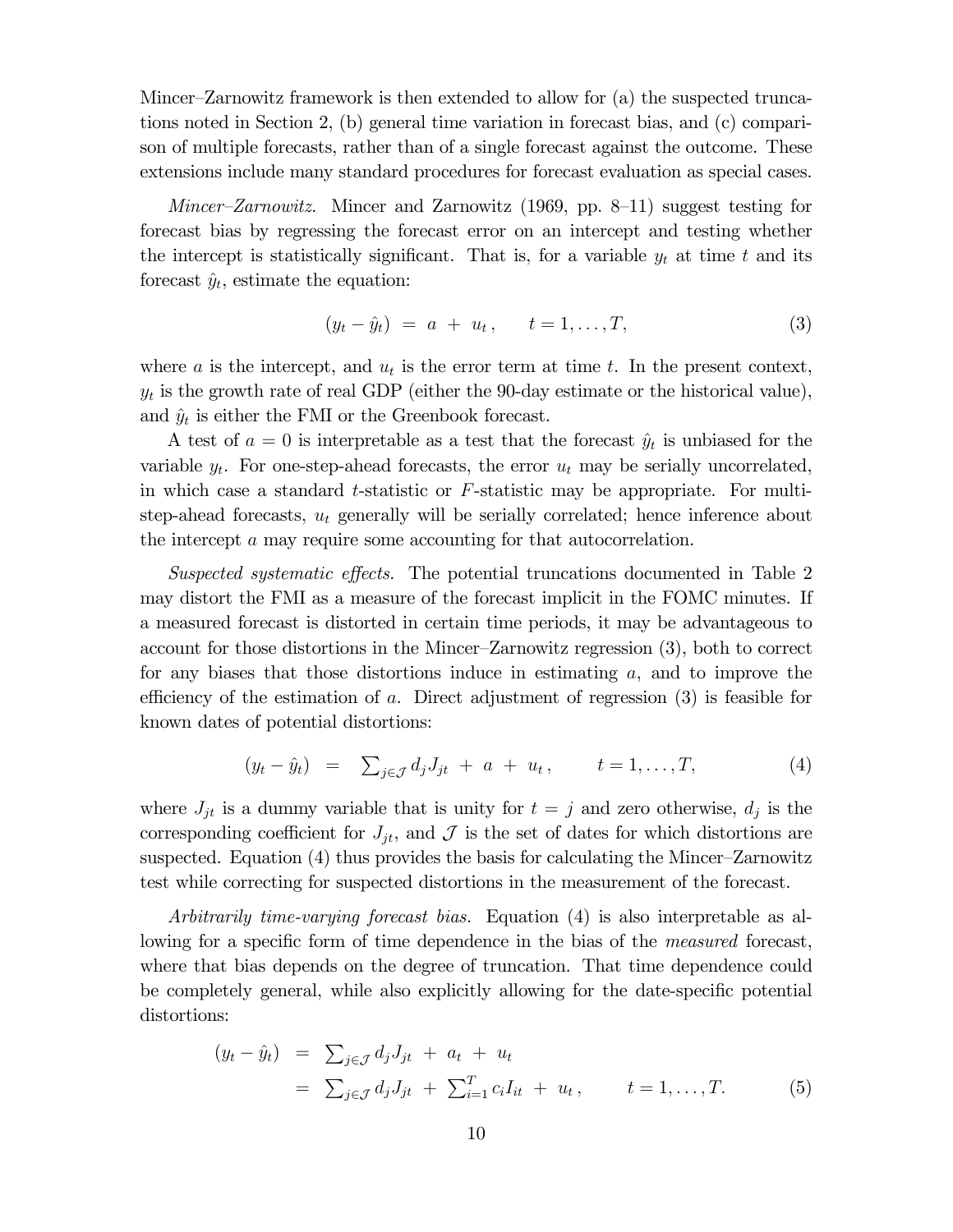The intercept (now denoted  $a_t$ ) is explicitly time-dependent; the impulse indicator  $I_{it}$ is a dummy variable that is unity for  $t = i$  and zero otherwise; and  $c_i$  is the corresponding coefficient for  $I_{it}$ . Because the  ${c_i}$  may have any values whatsoever, the intercept  $a_t$  in (5) may vary arbitrarily over time. In this context, a test that all coefficients  $c_i$  are equal to zero is a generic test of forecast unbiasedness, corrected for potential truncation distortions. In determining the form of  $a_t$ , equation (5) thus retains some variables (the  $\{J_{jt}\}\$ ) without selection, paralleling the model-selection approach in Hendry and Johansen (2015). Because equation (5) includes at least  $T$ coefficients, equation (5) cannot be estimated unrestrictedly. However, the question being asked *can* be answered with impulse indicator saturation.

Impulse indicator saturation. Impulse indicator saturation (IIS) uses the zeroone dummies  ${I_{it}}$  to analyze properties of a model. Unrestricted inclusion of all T dummies in the model (thereby "saturating" the sample) is infeasible. However, blocks of dummies can be included, and statistically significant dummies can be retained from those blocks. That insight provides the basis for IIS. See Ericsson and Reisman (2012) for an intuitive non-technical exposition of IIS, and Hendry and Doornik (2014) for extensive analysis in the context of automatic model selection.

As background, IIS provides a general procedure for robust estimation and for model evaluation–in particular, for testing parameter constancy. IIS is a generic test for an unknown number of structural breaks, occurring at unknown times, with unknown duration and magnitude, anywhere in the sample. IIS is a powerful empirical tool for both evaluating and improving existing empirical models. Hendry (1999) proposes IIS as a procedure for testing parameter constancy. Further discussion, recent developments, and applications appear in Hendry, Johansen, and Santos (2008), Doornik (2009), Johansen and Nielsen (2009, 2013, 2015), Hendry and Santos (2010), Ericsson (2011a, 2011b, 2012), Ericsson and Reisman (2012), Bergamelli and Urga (2013), Hendry and Pretis (2013), Hendry and Doornik (2014), Pretis, Mann, and Kaufmann (2015), and Castle, Doornik, Hendry, and Pretis (2015). Ericsson (2015) proposes a new application for IIS–as a generic test for time-varying forecast bias. Section 4 applies IIS to test for potential bias in the FMI as a forecast; and IIS addresses measurement errors in the FMI due to suspected truncation biases.

Direct comparison of two forecasts. Equation (5) also provides the basis for direct comparison of forecasts. Specifically, consider an alternative forecast of  $y_t$ , denoted  $\tilde{y}_t$ . The corresponding forecast error  $(y_t - \tilde{y}_t)$  is equivalent to  $\sum_{i=1}^T (y_t - \tilde{y}_t) \cdot I_{it}$ , which is a weighted sum of the impulse indicators. Equation (5) may thus be rewritten as:

$$
(y_t - \hat{y}_t) = \sum_{j \in \mathcal{J}} d_j^* J_{jt} + (y_t - \tilde{y}_t) + \sum_{i=1}^T c_i^* I_{it} + u_t, \quad t = 1, ..., T.
$$
 (6)

Subtracting  $(y_t - \tilde{y}_t)$  from both sides of equation (6) obtains:

$$
(\tilde{y}_t - \hat{y}_t) = \sum_{j \in \mathcal{J}} d_j^* J_{jt} + \sum_{i=1}^T c_i^* I_{it} + u_t
$$
  
=  $\sum_{j \in \mathcal{J}} d_j^* J_{jt} + a_t^* + u_t$ , \t\t t = 1,...,T. (7)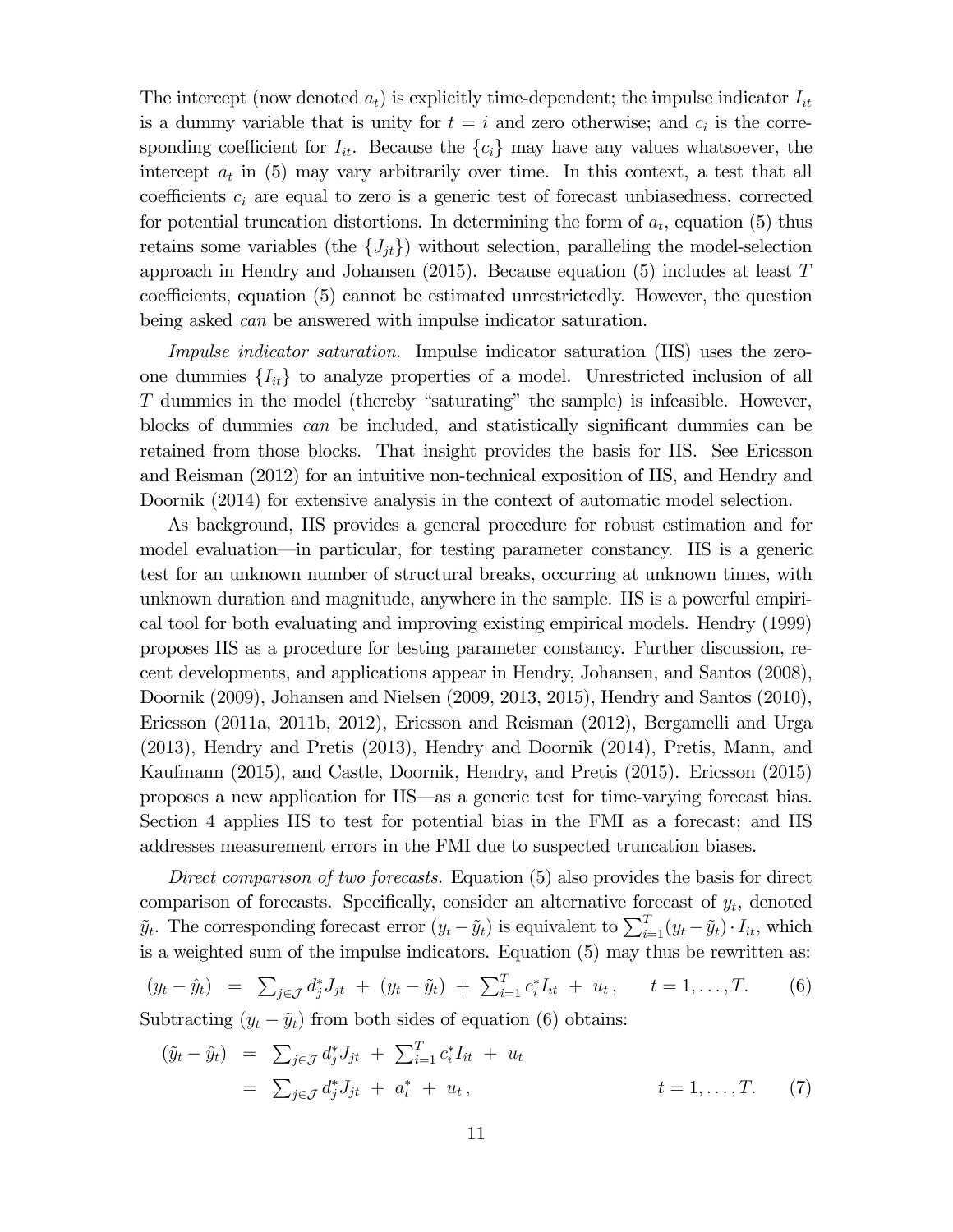The coefficients  $a_t^*$ ,  $c_i^*$ , and  $d_j^*$  in equations (6)–(7) need not equal the coefficients  $a_t$ ,  $c_i$ , and  $d_j$  in equation (5). Also, tests on  $\{c_i^*, d_j^*\}$  (or, equivalently, on  $\{a_t^*, d_j^*\}$ ) in equation (7) allow direct comparison of the two forecasts  $\hat{y}_t$  and  $\tilde{y}_t$ .

*Remarks.* Equations  $(3)-(7)$  are directly related to several common forecast tests. First, Mincer and Zarnowitz (1969, p. 11) propose a variation on equation (3) in which the coefficient on  $\hat{y}_t$  is estimated rather than imposed. See Holden and Peel (1990), Stekler (2002), and Sinclair, Stekler, and Carnow (2015) *inter alia*; and note that this modified formulation generates a test of forecast efficiency as well as a test of forecast unbiasedness. Second, if  $\tilde{y}_t$  (=  $\sum_{i=1}^T \tilde{y}_t \cdot I_{it}$ ) rather than  $(y_t - \tilde{y}_t)$  is included on the right-hand side of equation (6), Chong and Hendry's (1986) forecast-encompassing test emerges. Third, as Ericsson (1992b) discusses, a necessary condition for forecast encompassing is having the smallest root mean squared forecast error (RMSFE); and Granger (1989) and Diebold and Mariano (1995) propose tests of whether one model's RMSFE is less than another model's RMSFE. Fourth, the regression for the forecastencompassing test can be extended to compare several forecasts at once, in which case the right-hand side of the regression includes the differential of each alternative forecast relative to the "primary" forecast; see Ericsson and Marquez (1993). Fifth, the regression for the forecast-encompassing test may include forecast revisions across multiple horizons, paralleling the direct extension of forecast encompassing to include a comparison with multiple forecasts. Nordhaus (1987) proposes this revisions-based test as a test of efficiency; see also Dovern, Fritsche, Loungani, and Tamirisa (2015) and Coibion (2015). Tversky and Kahneman (1974) earlier described "anchoring" as a potential phenomenon exhibited by forecast revisions; see Campbell and Sharpe (2009) for empirical evidence on anchoring. In a related vein, equation (5) extends the framework for regression-based tests of predictive accuracy in West and McCracken (1998).

Many common procedures for evaluating forecasts are thus derivable from the generic framework in equation (5), which characterizes general and potentially arbitrarily time-varying forecast bias. Equally, these common procedures are interpretable as specific forms of potentially time-varying forecast bias. As the simplest case, the original Mincer-Zarnowitz test from  $(3)$  is a test of constant (i.e., *time-invariant*) forecast bias. This observation highlights the strength of the Mincer—Zarnowitz test (that it focuses on detecting a constant nonzero forecast bias) and also its weakness (that it assumes that the forecast bias is constant over time). These characteristics of the Mincer—Zarnowitz test bear directly on the empirical results in Section 4.

### 4 The FMI and the Greenbook Forecasts

This section examines the FMI as an elicited forecast (el-cast) of the U.S. real GDP growth rate over 2006—2010, and it considers the FMI's relationship to the Greenbook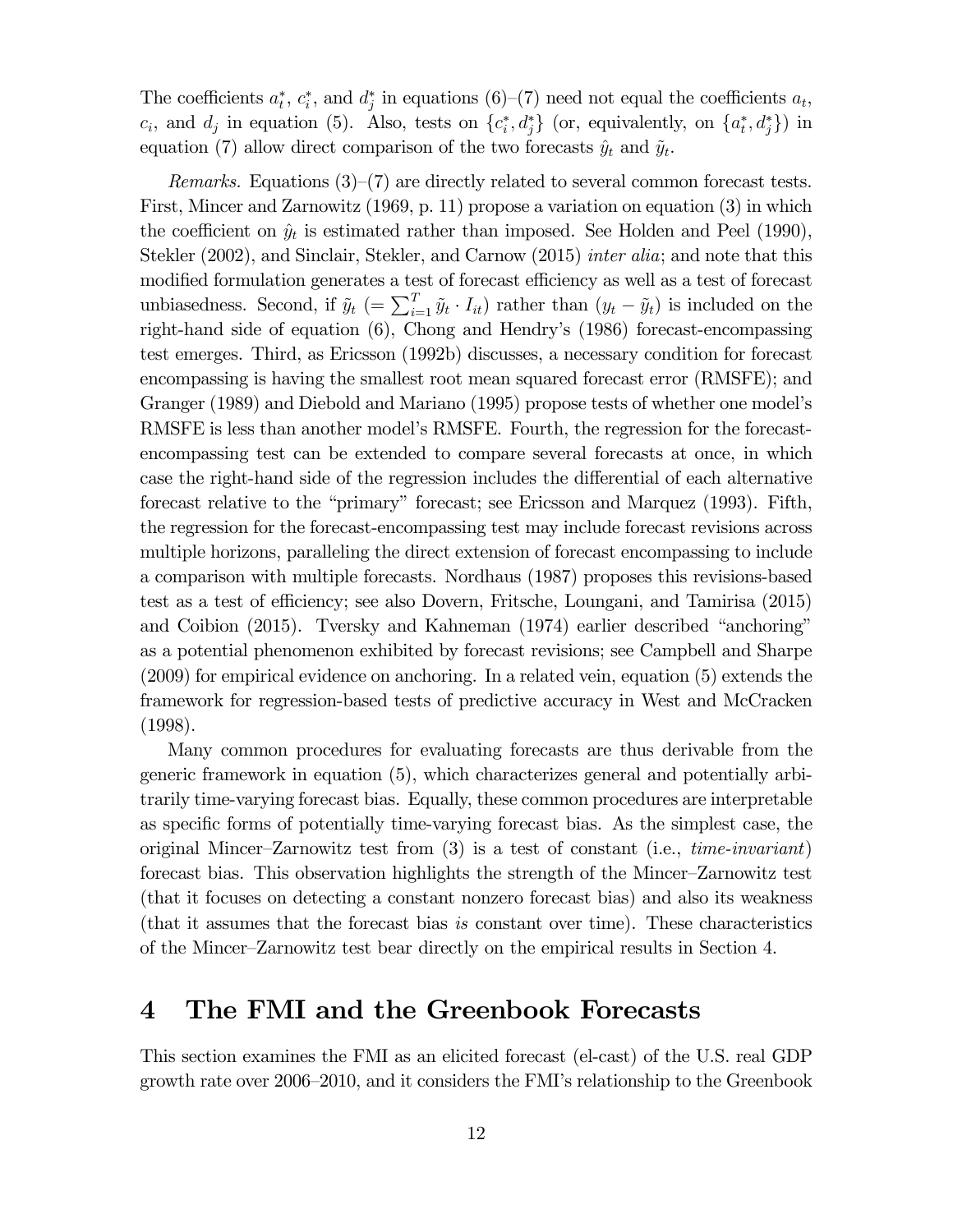forecast. Section 4.1 shows that standard (Mincer—Zarnowitz) tests of forecast bias detect economically small and statistically insignificant biases for the FMI compared against the 90-day estimate of the growth rate; and IIS-type tests find similar results. However, standard tests find economically large and statistically significant biases of the FMI relative to the historical growth rates, whereas IIS-type tests find much smaller and less significant bias. Those differences arise because the standard tests ignore truncation, whereas the IIS-type tests adjust for it. Section 4.2 shows how the FMI can post-cast as-yet-unreleased Greenbook forecasts. Section 4.3 considers some implications.

#### 4.1 Forecast Biases for the FMI

The FMI is a relatively unbiased forecast of the U.S. real GDP growth rate, once accounting for truncation. Tables 3 and 4 respectively report analyses of the FMI relative to the 90-day estimate of the growth rate, and of the FMI relative to the historical growth rate. Each table lists regression coefficients, estimated standard errors, and various summary statistics for regressions in which the FMI forecast error  $(y-f)$  is the dependent variable. Results are reported for the current-outlook  $(h = 0)$ and future-outlook  $(h = 1)$  FMIs, and for regressions with and without truncation adjustment ("TA"). The sample periods are  $2006F1-2009F8$  ( $T = 32$ ) for  $h = 0$ and 2006F3-2009F8 ( $T = 30$ ) for  $h = 1$ , noting that each quarter has two FOMC meetings. The sample periods used in these regressions end in 2009F8 in order to maintain comparability with publicly available Greenbook forecasts. (Section 4.2 considers the FMI in 2010.) Dates on impulse indicator dummies correspond to the dates of actual GDP growth rates.

In Table 3, the first column of numbers lists results for the standard Mincer— Zarnowitz regression (3) for the current-outlook FMI, with no truncation adjustment. The estimated bias is  $-0.17\%$  and is statistically insignificant with an F-statistic of 0.15 (p-value of 0.704);  $\hat{\sigma}$  is 2.445%; and (for comparison) the RMSFE of the FMI is  $2.412\%$ .

The first column also lists diagnostic statistics for testing against various alternative hypotheses, thereby helping reveal the equation's strengths and weaknesses. These statistics test for autocorrelation in the residuals  $(AR)$ , residual autoregressive conditional heteroscedasticity (ARCH), and residual nonnormality as characterized by skewness and excess kurtosis (Normality); see Godfrey (1978), Engle (1982), and Jarque and Bera (1980) and Doornik and Hansen (2008) respectively. For a given diagnostic statistic, the entries within a block of numbers are the value of the statistic for testing the null hypothesis against the designated maintained hypothesis, its tail probability (in square brackets) calculated for the approximate distribution under the null hypothesis, and that distribution (either  $\chi^2(\cdot)$  or  $F(\cdot, \cdot)$ , with degrees of freedom in parentheses). Superscript asterisks <sup>∗</sup> and ∗∗ denote rejections of the null hypothesis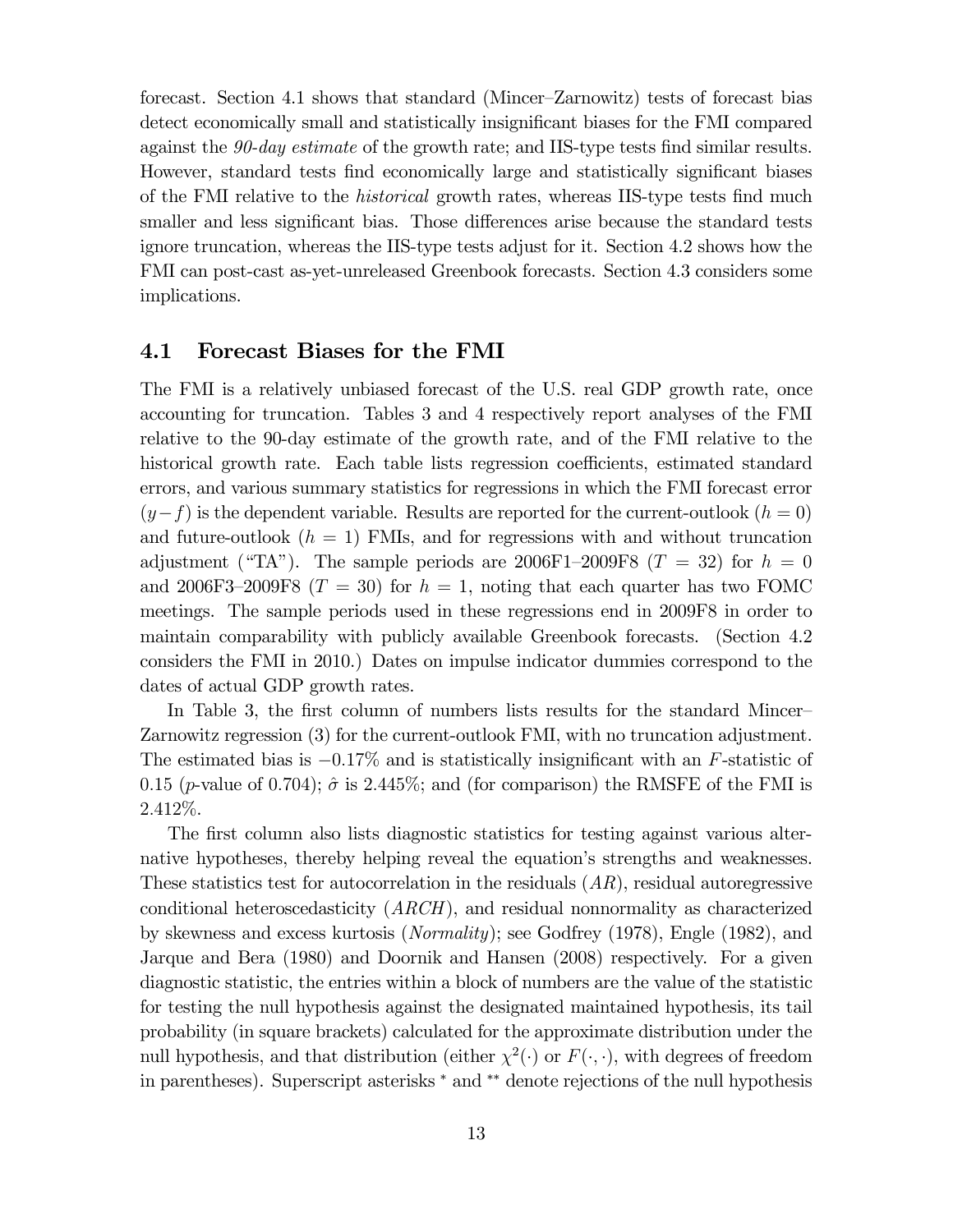| Regressor                                                                      | $h=0,$                                  | $h=0,$                            | $h=1,$                           | $h=1,$                            |
|--------------------------------------------------------------------------------|-----------------------------------------|-----------------------------------|----------------------------------|-----------------------------------|
| or statistic                                                                   | no TA                                   | with TA                           | no TA                            | with TA                           |
| Intercept                                                                      | $-0.17$<br>(0.43)                       | 0.31<br>(0.38)                    | $-0.36$<br>(0.51)                | 0.23<br>(0.44)                    |
| $J_{2008F8}$                                                                   |                                         | $-5.61$<br>(2.06)                 |                                  | $-6.83$<br>(2.30)                 |
| $J_{2009F1}$                                                                   |                                         | $-4.81$<br>(2.06)                 |                                  | $-6.03$<br>(2.30)                 |
| $J_{2009F2}$                                                                   |                                         | $-4.81$<br>(2.06)                 |                                  | $-4.73$<br>(2.30)                 |
| $\hat{\sigma}$                                                                 | 2.445\%                                 | 2.025\%                           | 2.803\%                          | 2.260\%                           |
| <b>RMSFE</b>                                                                   | 2.412\%                                 | 2.014\%                           | 2.779%                           | 2.230%                            |
| Mincer-Zarnowitz<br>$(F\text{-statistic})$                                     | 0.15<br>[0.704]<br>F(1,31)              | 0.68<br>[0.416]<br>F(1, 28)       | 0.49<br>[0.491]<br>F(1, 29)      | 0.28<br>[0.602]<br>F(1, 26)       |
| $F$ -statistic for<br>truncation adjustment                                    |                                         | $5.73**$<br>[0.003]<br>F(3, 28)   |                                  | $6.20**$<br>[0.003]<br>F(3, 26)   |
| $AR(3)$ LM statistic                                                           | $7.18**$<br>[0.001]<br>F(3, 28)         | 2.14<br>[0.120]<br>F(3, 25)       | $14.7***$<br>[0.000]<br>F(3, 26) | $6.77**$<br>[0.002]<br>F(3, 23)   |
| $\text{ARCH}(3)$ LM statistic                                                  | $4.00*$<br>[0.018]<br>F(3, 26)          | 0.27<br>[0.845]<br>F(3, 26)       | $9.31**$<br>[0.000]<br>F(3, 24)  | 0.33<br>[0.804]<br>F(3, 24)       |
| Normality statistic                                                            | 5.75<br>[0.056]<br>$\chi^2(2)$          | $6.04*$<br>[0.049]<br>$\chi^2(2)$ | 3.66<br>[0.160]<br>$\chi^2(2)$   | $7.18*$<br>[0.028]<br>$\chi^2(2)$ |
| Dates of additional<br>impulses selected by<br>IIS $(1\% \text{ target size})$ | 2008F7,<br>2008F8,<br>2009F1,<br>2009F2 | 2008F7                            | 2008F7,<br>2008F8,<br>2009F1     | 2008F7                            |
| <i>F</i> -statistic for the<br>additional impulses                             | $9.96**$<br>[0.000]<br>F(4,27)          | $14.4**$<br>[0.001]<br>F(1, 27)   | $9.56**$<br>[0.000]<br>F(3, 26)  | $14.4**$<br>[0.001]<br>F(1, 25)   |

Table 3: Coefficients, estimated standard errors, and summary statistics for regressions with FMI forecast errors  $(y - f)$  for the U.S. real GDP growth rate, with the growth rate as measured 90 days after quarter end.

Notes. Regressions are for current-outlook  $(h = 0)$  and future-outlook  $(h = 1)$  FMIs, without and with truncation adjustment ("TA").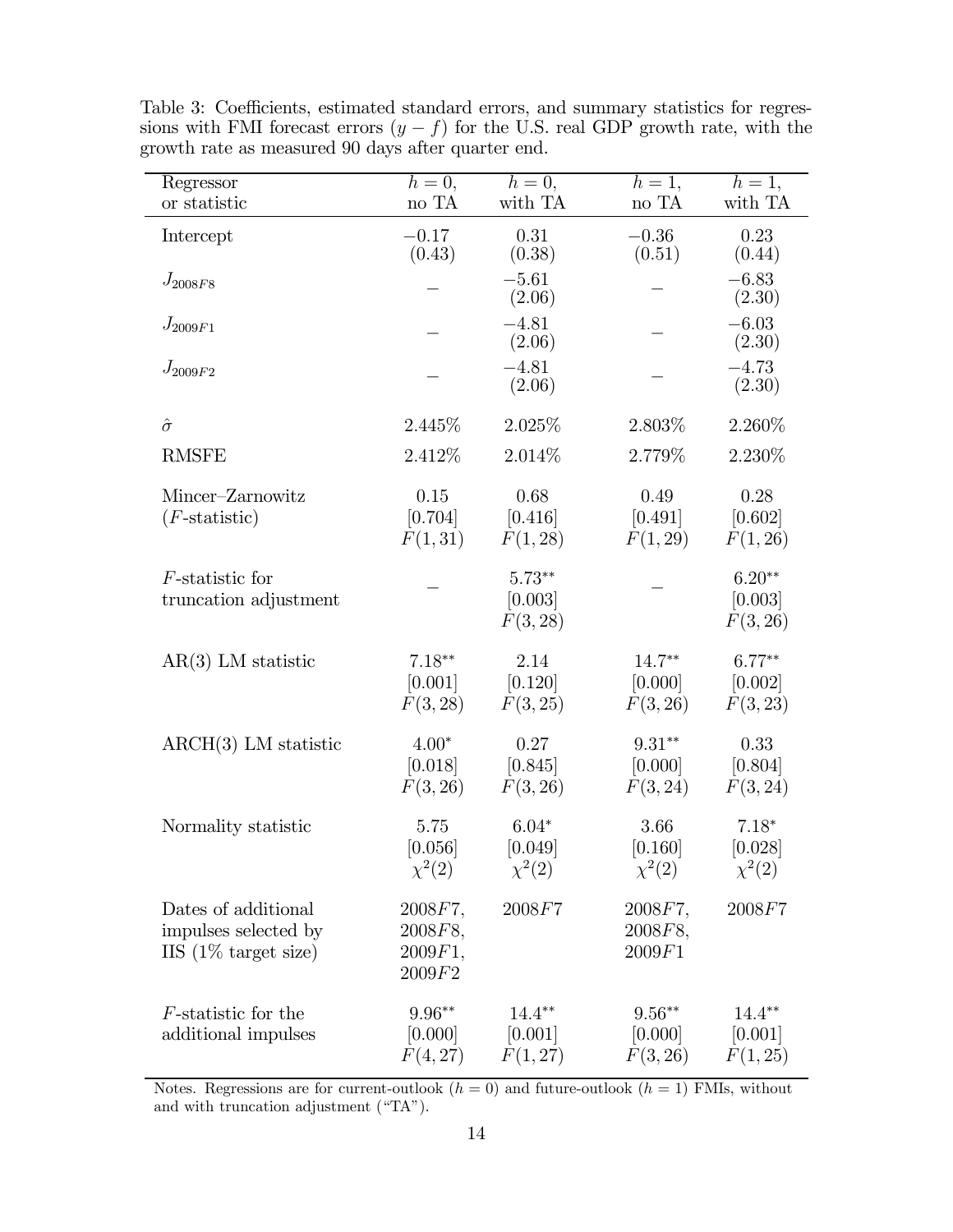| Regressor                                                                      | $h=\overline{0,}$                 | $h=0,$                             | $h=1,$                           | $h=1,$                            |
|--------------------------------------------------------------------------------|-----------------------------------|------------------------------------|----------------------------------|-----------------------------------|
| or statistic                                                                   | no TA                             | with TA                            | no TA                            | with TA                           |
| Intercept                                                                      | $-1.23$<br>(0.43)                 | $-0.80$<br>(0.39)                  | $-1.46$<br>(0.53)                | $-0.93$<br>(0.48)                 |
| $J_{2008F8}$                                                                   |                                   | $-6.50$<br>(2.13)                  |                                  | $-7.67$<br>(2.54)                 |
| $J_{2009F1}$                                                                   |                                   | $-3.60$<br>(2.13)                  |                                  | $-4.77$<br>(2.54)                 |
| $J_{2009F2}$                                                                   |                                   | $-3.60$<br>(2.13)                  |                                  | $-3.47$<br>(2.54)                 |
| $\hat{\sigma}$                                                                 | 2.445\%                           | 2.095%                             | 2.915\%                          | 2.490%                            |
| <b>RMSFE</b>                                                                   | 2.701\%                           | 2.209%                             | 3.215\%                          | $2.613\%$                         |
| Mincer-Zarnowitz<br>$(F\text{-statistic})$                                     | $8.08**$<br>[0.008]<br>F(1,31)    | $4.23*$<br>[0.049]<br>F(1, 28)     | $7.49*$<br>[0.010]<br>F(1, 29)   | 3.73<br>[0.064]<br>F(1, 26)       |
| $F$ -statistic for<br>truncation adjustment                                    |                                   | $4.73**$<br>[0.009]<br>F(3, 28)    |                                  | $4.59*$<br>[0.010]<br>F(3, 26)    |
| $AR(3)$ LM statistic                                                           | $4.06*$<br>[0.016]<br>F(3, 28)    | 1.42<br>[0.262]<br>F(3, 25)        | $8.55***$<br>[0.000]<br>F(3, 26) | $4.12*$<br>[0.018]<br>F(3, 23)    |
| $\text{ARCH}(3)$ LM statistic                                                  | $4.33*$<br>[0.013]<br>F(3, 26)    | 0.04<br>[0.990]<br>F(3, 26)        | $9.00**$<br>[0.000]<br>F(3, 24)  | 0.32<br>[0.812]<br>F(3, 24)       |
| Normality statistic                                                            | $6.20*$<br>[0.045]<br>$\chi^2(2)$ | $9.36**$<br>[0.009]<br>$\chi^2(2)$ | 5.29<br>[0.071]<br>$\chi^2(2)$   | $7.09*$<br>[0.029]<br>$\chi^2(2)$ |
| Dates of additional<br>impulses selected by<br>IIS $(1\% \text{ target size})$ | 2008F7,<br>2008F8                 | 2008F7                             | 2008F7,<br>2008F8,<br>2009F1     | 2008F7                            |
| <i>F</i> -statistic for the<br>additional impulses                             | $12.8**$<br>[0.000]<br>F(2, 29)   | $19.9**$<br>[0.000]<br>F(1, 27)    | $10.1**$<br>[0.000]<br>F(3, 26)  | $15.3**$<br>[0.001]<br>F(1, 25)   |

Table 4: Coefficients, estimated standard errors, and summary statistics for regressions with FMI forecast errors  $(y - f)$  for the U.S. real GDP growth rate, with the growth rate as measured historically.

Notes. Regressions are for current-outlook  $(h = 0)$  and future-outlook  $(h = 1)$  FMIs, without and with truncation adjustment ("TA").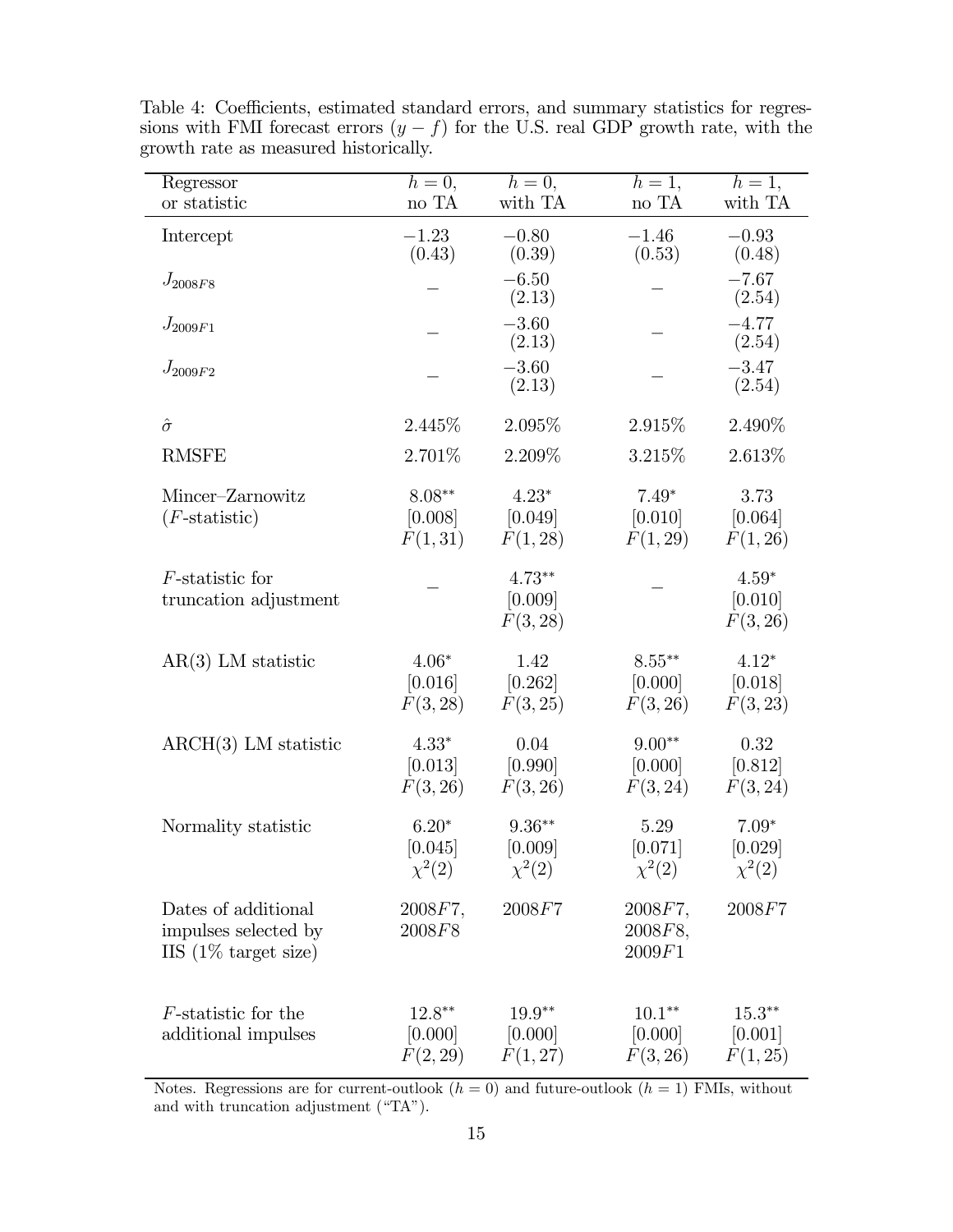at the 5% and 1% levels respectively.

Finally, the column lists dates of impulse dummies selected by IIS at a 1% target size, and the  $F$ -statistic for those retained impulses. Notably, IIS selects impulse dummies for dates for which truncation is suspected (2008F8, 2009F1, and 2009F2), and for the date immediately preceding (2008F7). Even without focusing the regression on dates with possible truncation, IIS detects those dates.

The second numerical column in Table 3 reports the same regression, but where impulse dummies  $J_{jt}$  are included for the three suspected truncation dates. Those dummies are highly significant (F-statistic of 5.73, with a p-value of 0.003); and the only additional impulse dummy selected by IIS is for 2008F7. The estimated bias is  $+0.31\%$  and is statistically insignificant. The third and fourth numerical columns report results for the future outlook, both without and with truncation adjustment; and those results are similar to those for the current outlook.

Table 4 repeats the analysis in Table 3 but, in calculating the forecast errors, uses the historical values of the GDP growth rate rather than the 90-day estimates. As S&S note, the historical values and the 90-day estimates differ markedly for several periods. Those differences are reflected in Table 4's regressions. For the current outlook and future outlook, the "pure" Mincer—Zarnowitz regression (3) detects large and highly significant negative biases: of  $-1.23\%$  and  $-1.46\%$  respectively. However, with adjustment for possible truncation, estimated biases are only about two thirds of those values  $(-0.80\%$  and  $-0.93\%$ ); and they are only marginally significant or insignificant at the 5% level. Standard tests of time-invariant forecast bias can and do mislead. Also, IIS again detects 2008F7 as an anomaly.

#### 4.2 Post-casting the Greenbook Forecasts

The FMI very closely approximates the Greenbook forecast, once accounting for the FMI's truncation in three observations. Table 5 reports regressions of the form in equation (7), with the dependent variable being the differential between the FMI and the Greenbook forecast  $(f - g)$ . The sample period is 2006F1–2009F8  $(T = 32)$  for both  $h = 0$  and  $h = 1$ . Each date in that sample period corresponds to the date of an FOMC meeting, to which a Greenbook is submitted and from which an FMI is constructed.

The first numerical column in Table 5 indicates a statistically significant differential of 0.66% between the FMI and the Greenbook forecast for the current quarter  $(h = 0)$ . However, once adjusted for possible truncation effects (second numerical column), that estimated bias is only 0.26% and is statistically insignificant. For  $h = 1$ , no statistically significant or numerically large differential is detectable, whether or not the regression is adjusted for possible truncation effects.

For both  $h = 0$  and  $h = 1$ , the (truncation-adjusted) FMI and the Greenbook forecast are very close numerically. Deviations between them are small, typically less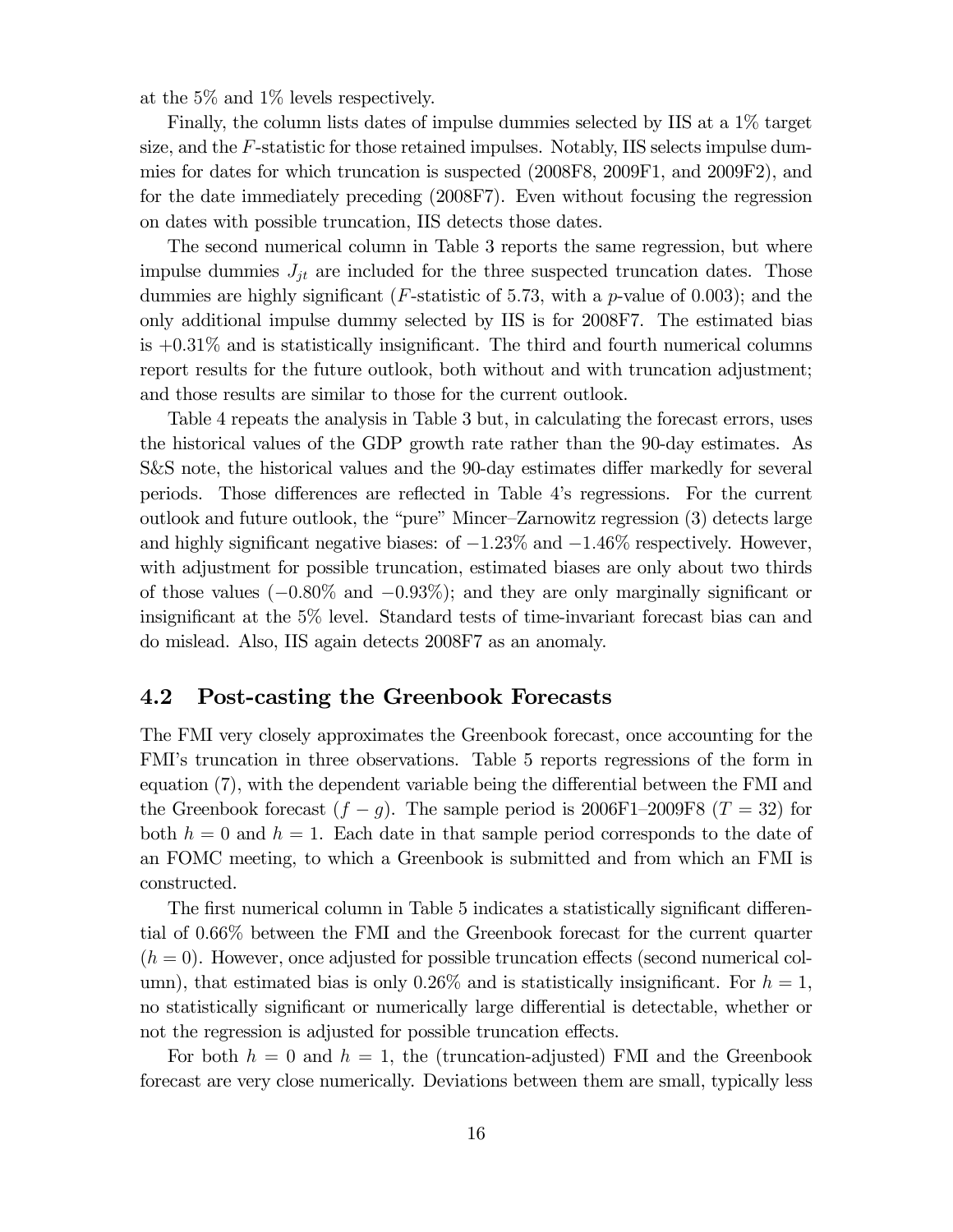| Regressor                                                                      | $h=0,$                              | $h=0,$                          | $h=1,$                              | $h=1,$                          |
|--------------------------------------------------------------------------------|-------------------------------------|---------------------------------|-------------------------------------|---------------------------------|
| or statistic                                                                   | no TA                               | with TA                         | $\rm no~TA$                         | with TA                         |
| Intercept                                                                      | 0.66<br>(0.28)                      | 0.26<br>(0.17)                  | 0.27<br>(0.19)                      | 0.09<br>(0.16)                  |
| $J_{2008F8}$                                                                   |                                     | 3.44<br>(0.95)                  |                                     | 3.91<br>(0.86)                  |
| $J_{2009F1}$                                                                   |                                     | 4.34<br>(0.95)                  |                                     | 0.81<br>(0.86)                  |
| $J_{2009F2}$                                                                   |                                     | 5.24<br>(0.95)                  |                                     | 0.91<br>(0.86)                  |
| $\hat{\sigma}$                                                                 | 1.582%                              | 0.938%                          | 1.078%                              | $0.850\%$                       |
| <b>RMSE</b>                                                                    | 1.692%                              | 0.956%                          | 1.094\%                             | $0.840\%$                       |
| Mincer-Zarnowitz<br>$(F\text{-statistic})$                                     | $5.61*$<br>[0.024]<br>F(1,31)       | 2.15<br>[0.154]<br>F(1, 28)     | 1.94<br>[0.173]<br>F(1,31)          | 0.32<br>[0.574]<br>F(1, 28)     |
| $F$ -statistic for<br>truncation adjustment                                    |                                     | $20.1**$<br>[0.000]<br>F(3, 28) |                                     | $7.28**$<br>[0.001]<br>F(3, 28) |
| $AR(3)$ LM statistic                                                           | $7.97**$<br>[0.000]<br>F(3, 28)     | 0.48<br>[0.699]<br>F(3, 25)     | 0.91<br>[0.446]<br>F(3, 28)         | 1.13<br>[0.356]<br>F(3, 25)     |
| $\text{ARCH}(3)$ LM statistic                                                  | $5.37**$<br>[0.005]<br>F(3, 26)     | 1.31<br>[0.292]<br>F(3, 26)     | 0.12<br>[0.948]<br>F(3, 26)         | 0.29<br>[0.830]<br>F(3, 26)     |
| Normality statistic                                                            | $18.3***$<br>[0.000]<br>$\chi^2(2)$ | 2.65<br>[0.265]<br>$\chi^2(2)$  | $10.6***$<br>[0.005]<br>$\chi^2(2)$ | 0.60<br>[0.741]<br>$\chi^2(2)$  |
| Dates of additional<br>impulses selected by<br>IIS $(1\% \text{ target size})$ | 2008F8,<br>2009F1,<br>2009F2        | <b>None</b>                     | 2008F8                              | None                            |
| $F$ -statistic for the<br>additional impulses                                  | $20.1***$<br>[0.000]<br>F(3, 28)    |                                 | $20.0**$<br>[0.000]<br>F(1, 30)     |                                 |

Table 5: Coefficients, estimated standard errors, and summary statistics for regressions of  $(f - g)$ , the deviation between the FMI and the Greenbook forecast.

Notes. The dependent variable is either the current-outlook FMI minus the Greenbook forecast of the current-quarter U.S. real GDP growth rate  $(h = 0)$ , or the future-outlook FMI minus the Greenbook forecast of the one-quarter-ahead U.S. real GDP growth rate  $(h = 1)$ . Regressions are without and with truncation adjustment ("TA").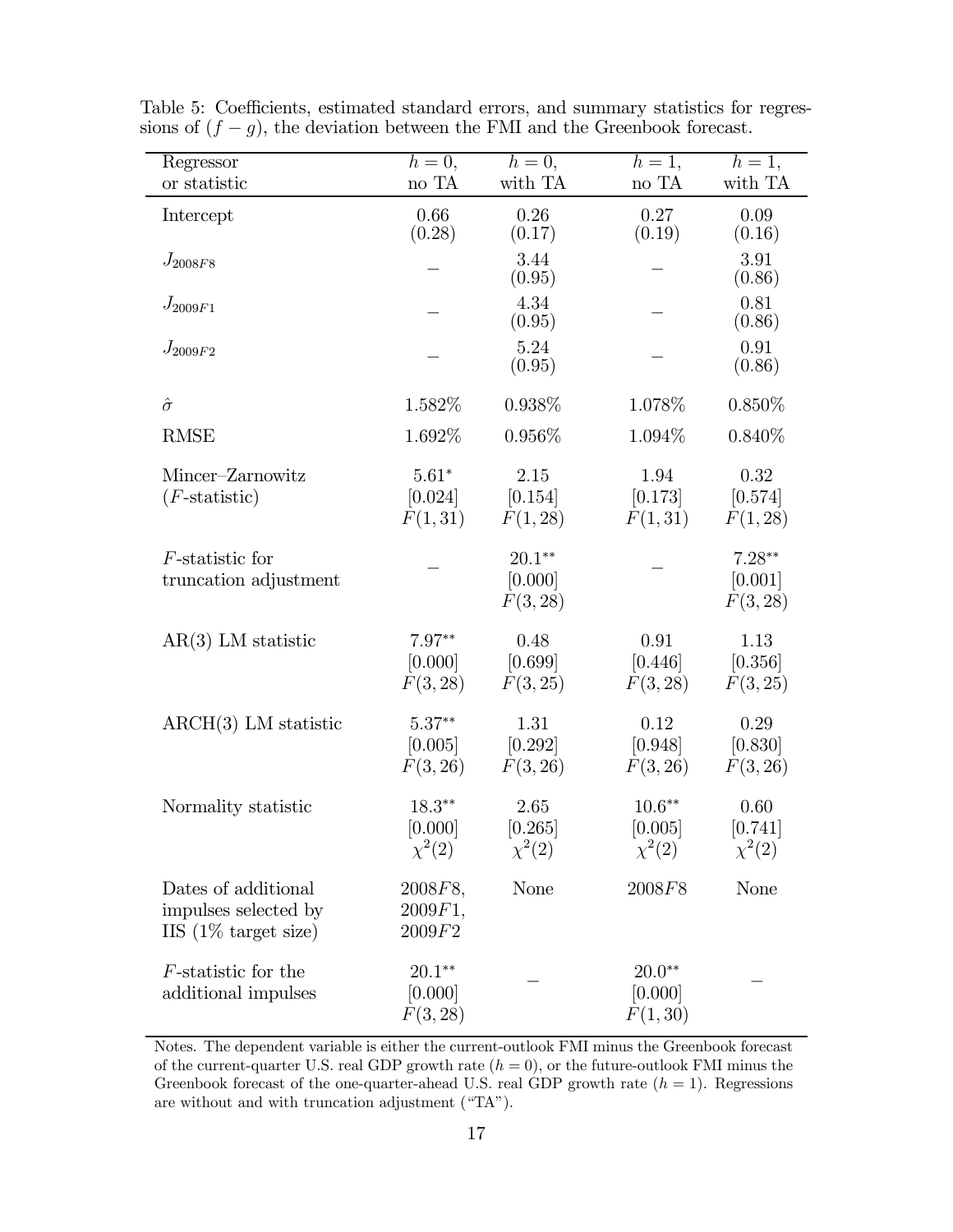than  $1\%$  per annum and often less than  $0.5\%$  per annum. The root mean squared errors (RMSEs) and residual standard errors are correspondingly small, under 1% per annum. From IIS, the adjustment for possible truncation in the FMI appears sufficient to correct for that truncation; and only that truncation appears to need correction. Notably, the one-quarter-ahead RMSEs are smaller than the currentquarter RMSEs. That is, S&S's indexes are more accurate at inferring the onequarter-ahead Greenbook forecast than the current-quarter Greenbook forecast.

This empirical analysis establishes a close relationship between the FMI and the Greenbook forecast. This relationship presents a special opportunity for "postcasting" Greenbook forecasts, conditional on the FMI, noting that the minutes of an FOMC meeting are available three weeks after the meeting, whereas the Greenbook forecasts are not released to the public until approximately five years after the Greenbook itself is presented to the FOMC. Specifically, the regressions in Table 5 suggest a potentially viable mechanism for post-casting the Greenbook forecasts in 2010, a year for which the Greenbook forecasts have not yet been released publicly. Noting that the regressions' dependent variable is the differential  $(f - g)$ , the Greenbook forecast g can be post-cast, conditional on the calculated value of the FMI  $f$ . While inversion of a statistical relationship—as between f and  $q$ —generally is inadvisable, inversion of a deterministic or near-deterministic relationship may be useful; see Ericsson (1992a, Section 2C) and Ericsson, Hendry, and Hood (2015, Section 4.6).

Figures 3a and 3b plot the FMI-based post-casts of the 2010 Greenbook forecasts, with  $\pm 1$  standard error bands. These post-casts range between 2.1% and 3.4% for both  $h = 0$  and  $h = 1$ , with somewhat different dynamics for each forecast horizon h. The forecast standard error is under 1%. Figures 3c and 3d plot the observed insample discrepancies between the FMI and the Greenbook forecasts for 2006—2009 with truncation adjustment.

#### 4.3 Remarks and Implications

Several implications follow directly from the results above. First, and foremost, Stekler and Symington's indexes provide a proximate mechanism for inferring Greenbook forecasts of the current-quarter and one-quarter-ahead U.S. real GDP growth rates, years in advance of the public release of the Greenbook.

Second, the current-outlook FMI draws on text about the Fed *staff*'s views, whereas the future-outlook FMI ostensibly reflects the views of the FOMC participants on both current conditions and future outlook. In principle, these nuances are germane to the interpretation of the FMIs when compared with the Fed staff's Greenbook forecasts. However, Section 4.2 implies that these distinctions are relatively unimportant over the sample considered, Nunes's (2013) analysis notwithstanding.

Third, it may seem surprising that FOMC participants' views for the future outlook–as measured by the future-outlook FMI–are well-captured by the one-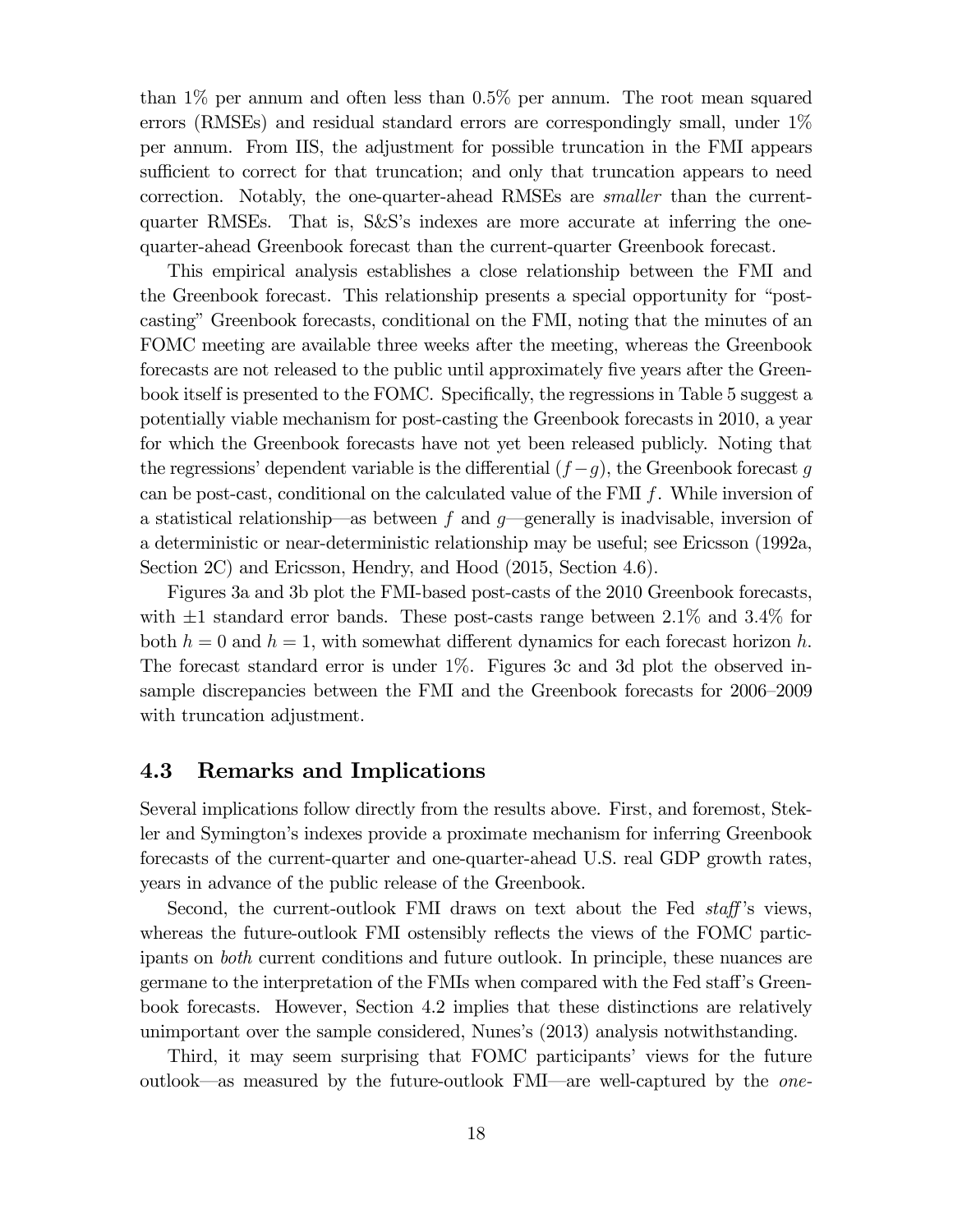

Figure 3: The post-casts of the 2010 Greenbook forecasts for current-quarter and one-quarter-ahead U.S. real GDP growth rates, with  $\pm 1$  standard error bands; and the observed in-sample discrepancies between the FMI and Greenbook forecasts for 2006—2009 with truncation adjustment.

quarter-ahead Greenbook forecast, noting that the policy-relevant horizon may be somewhat longer than one quarter ahead. The future-outlook FMI may thus be an even better proxy for Greenbook forecasts at longer horizons. Or, participants' views may down-weight Greenbook forecasts at longer horizons, noting that Greenbook forecasts at two or more quarters ahead appear relatively uninformative when compared with naive forecasts such as a random walk or an unconditional mean growth rate. See Ericsson, Fiallos, and Seymour (2014) and Chang and Hanson (2015), noting that the former includes evaluation of U.S. as well as foreign growth. Also, because the future-outlook FMI quantifies the participants' views for the future outlook in the minutes, comparison of the future-outlook FMI with the FOMC's Summary of Economic Projections may be of interest.

Fourth, the FMI itself could be improved, extended, and expanded. The measurement errors in the FMI due to truncation could be reduced or eliminated by expanding the range of Stekler and Symington's score. The FMI could be constructed on a finer grid, noting that it currently has intervals of  $0.6\%$  or  $0.7\%$  per annum between adjacent values; see S&S (Table 4). And, the FMI could be extended through 2015, from which post-casts of the Greenbook for 2011 through 2015 could be constructed. The FMI also could be extended to meetings prior to 2006. Indexes over those periods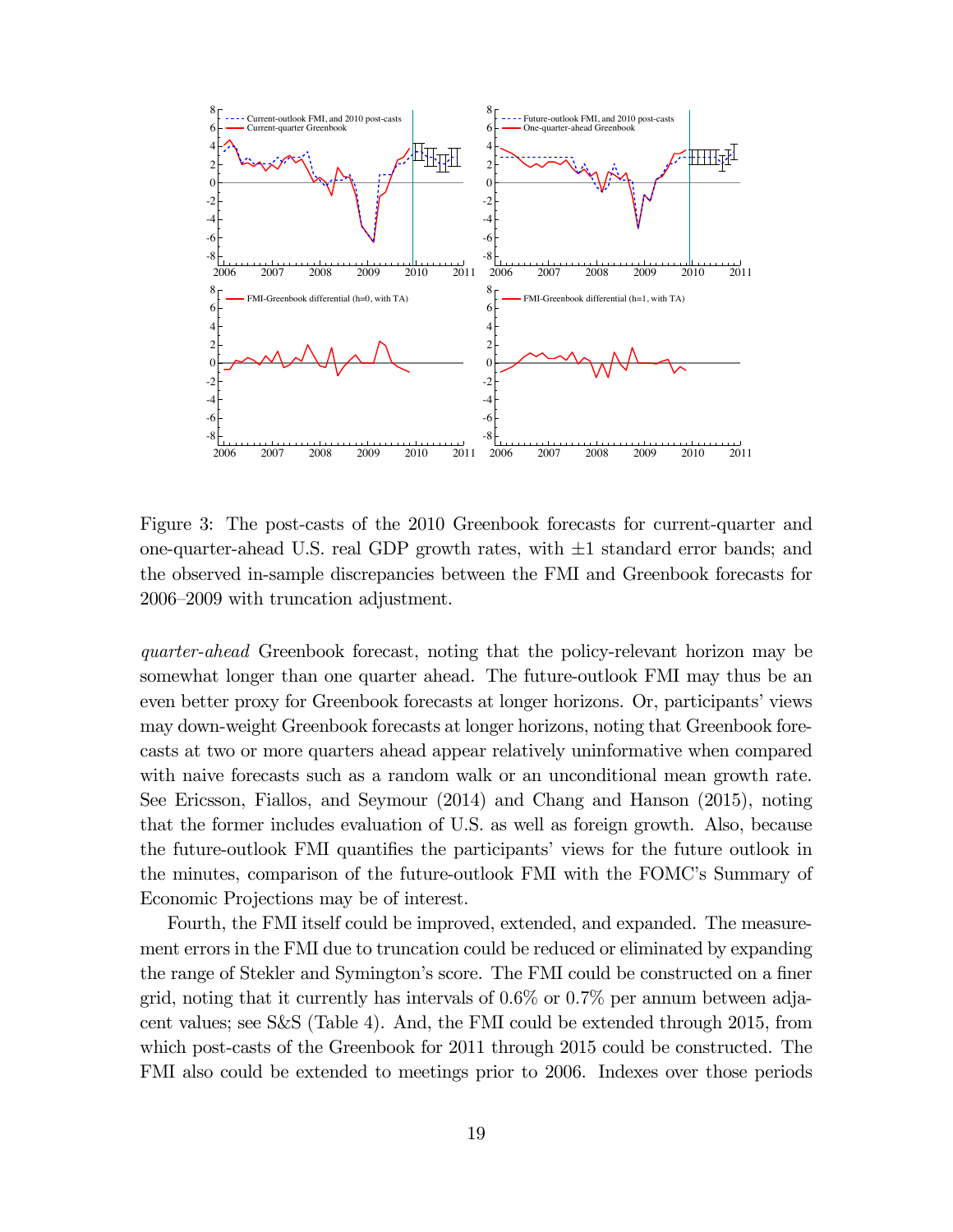might be more or less accurate than those over 2006—2009; and the Greenbooks from  $2010$  onward have yet to be released publicly.<sup>2</sup> FMIs also could be constructed for other economic variables, such as inflation and unemployment.

Fifth, IIS serves as a diagnostic and exploratory tool for detecting potential missing information in a regression. IIS also serves to correct or adjust for such anomalies: here, specifically, by robustifying the results to the truncation effects. Focusing on specific known or suspected dates can enhance the analysis, albeit with supplemental IIS offering some protection from unsuspected events. IIS thus helps detect when the FMI deviated substantially from outcomes, and from the Greenbook forecasts. Clearly, "rejection of the null doesn't imply the alternative". However, for time series data, the date-specific nature of IIS-type procedures can aid in identifying important sources of forecast error. Use of these tests in forecast development is consistent with a progressive modeling approach; see White (1990).

Sixth, the analysis above implicitly involves factorizing the joint distribution of the FMI, the Greenbook forecast, and the actual GDP growth rate into conditional and marginal distributions. As Engle, Hendry, and Richard (1983) and Ericsson (1992a) discuss, some factorizations may prove more fruitful than others; and this aspect merits further investigation.

Seventh, textual analysis of Fed documents such as the Greenbook may be fruitful. For instance, while the Greenbook does include numerical forecasts, it also includes extensive discussion of the factors underpinning those forecasts. The Greenbook constitutes what Hendry (2001, p. 18) calls "fore-diction", a combination of numerical forecasts with a narrative.

Eighth, the largest inaccuracies in the FMI occur at the onset of the financial crisis and Great Recession–in effect, at a turning point in the business cycle. As Fildes and Stekler (2002) and others document, turning points have been difficult to forecast; and the FMI's inaccuracies may reflect that challenge. From an institutional perspective, it may be useful to isolate the causes of the forecast errors according to the various assumptions made. Such an analysis could lead to improved forecasts, or at least provide a deeper understanding of the sources of the inaccuracies. Equally, robust forecasting procedures could reduce or eliminate systematic forecast errors; see Hendry (2006), Castle, Fawcett, and Hendry (2010), and Castle, Clements, and Hendry (2015) inter alia.

# 5 Conclusions

Stekler and Symington (2016) propose and construct ingenious quantitative indexes that measure the extent of optimism or pessimism expressed in the FOMC's minutes

 $2$ Also, starting in 2010, the Greenbook forecasts appear in a Fed document called the Tealbook, which combines the previous Fed documents called the Greenbook and the Bluebook.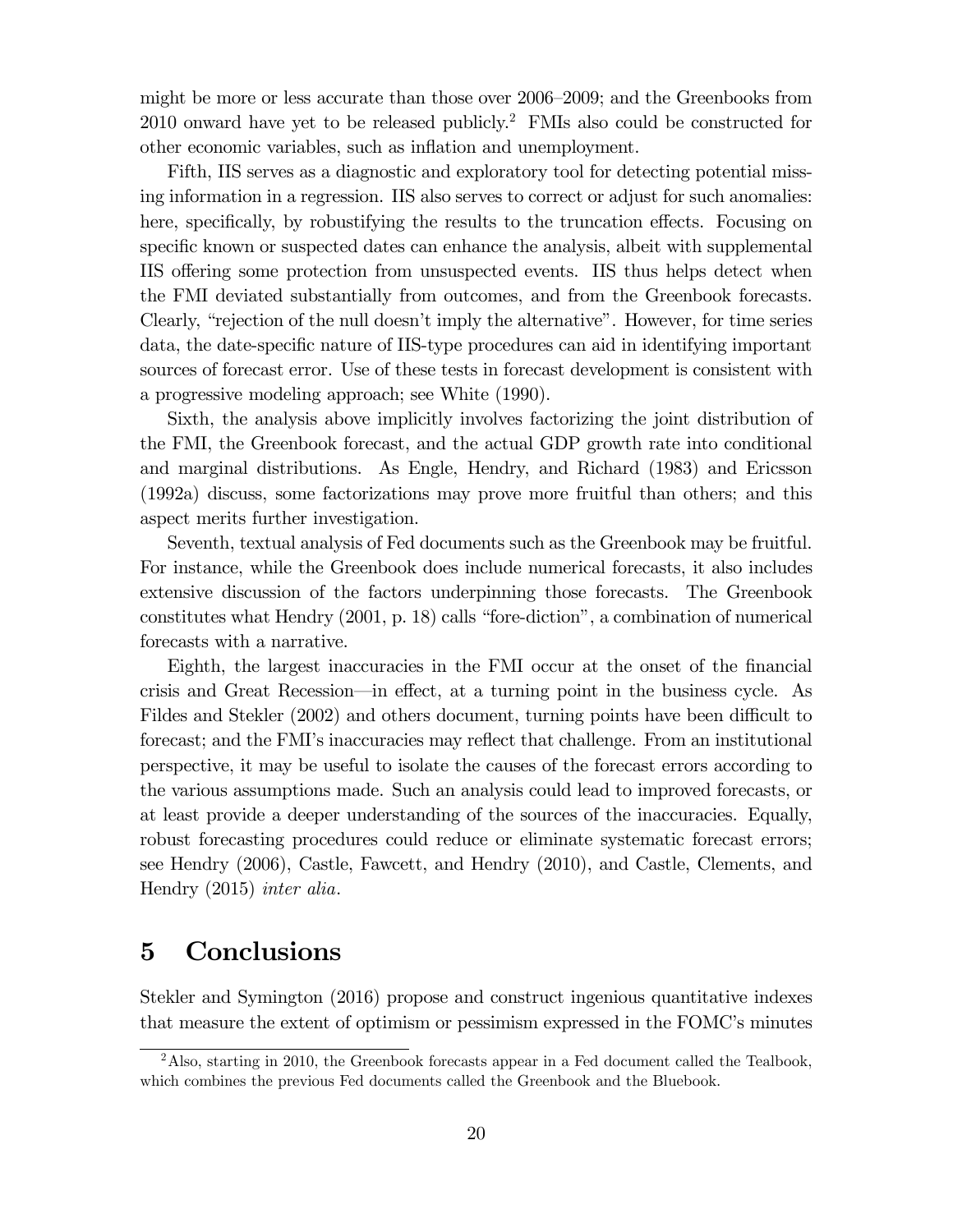on the current and future outlook for the U.S. economy. These indexes help provide insights on the views of the FOMC, especially those held at the onset of the recent financial crisis and Great Recession. The current paper complements Stekler and Symington's analysis by showing that, aside from a few specific instances, their indexes reveal relatively minor bias in the FOMC's views when the indexes are reinterpreted as forecasts. These indexes also provide a proximate mechanism for inferring Greenbook forecasts of the U.S. real GDP growth rate, years before the public release of the Greenbook. Impulse indicator saturation proves central to obtaining these results.

### References

- Ahumada, H. (1992) "A Dynamic Model of the Demand for Currency: Argentina 1977—1988", Journal of Policy Modeling, 14, 3, 335—361.
- Banternghansa, C., and M. W. McCracken (2009) "Forecast Disagreement Among FOMC Members", Federal Reserve Bank of St. Louis Working Paper No. 2009— 059A, Research Division, Federal Reserve Bank of St. Louis, St. Louis, Missouri, December.
- Banternghansa, C., and M. W. McCracken (2014) "The Effect of FOMC Forecast Disagreement on U.S. Treasuries", Presentation, International Symposium on Forecasting, Rotterdam, The Netherlands, July 1.
- Bergamelli, M., and G. Urga (2013) "Detecting Multiple Structural Breaks: A Monte Carlo Study and an Application to the Fisher Equation for the US", draft, Cass Business School, London, March.
- Bernanke, B. S. (2012) "U.S. Monetary Policy and International Implications", remarks at the seminar "Challenges of the Global Financial System: Risks and Governance under Evolving Globalization", Bank of Japan, Tokyo, Japan, October 14.
- Boukus, E., and J. V. Rosenberg (2006) "The Information Content of FOMC Minutes", mimeo, Federal Reserve Bank of New York, New York, July.
- Campbell, S. D., and S. A. Sharpe (2009) "Anchoring Bias in Consensus Forecasts and Its Effect on Market Prices", Journal of Financial and Quantitative Analysis, 44, 2, 369—390.
- Castle, J. L., M. P. Clements, and D. F. Hendry (2015) "Robust Approaches to Forecasting", International Journal of Forecasting, 31, 1, 99—112.
- Castle, J. L., J. A. Doornik, D. F. Hendry, and F. Pretis (2015) "Detecting Location Shifts During Model Selection by Step-indicator Saturation", Econometrics, 3, 2, 240—264.
- Castle, J. L., N. W. P. Fawcett, and D. F. Hendry (2010) "Forecasting with Equilibrium-correction Models During Structural Breaks", Journal of Econometrics, 158, 1, 25—36.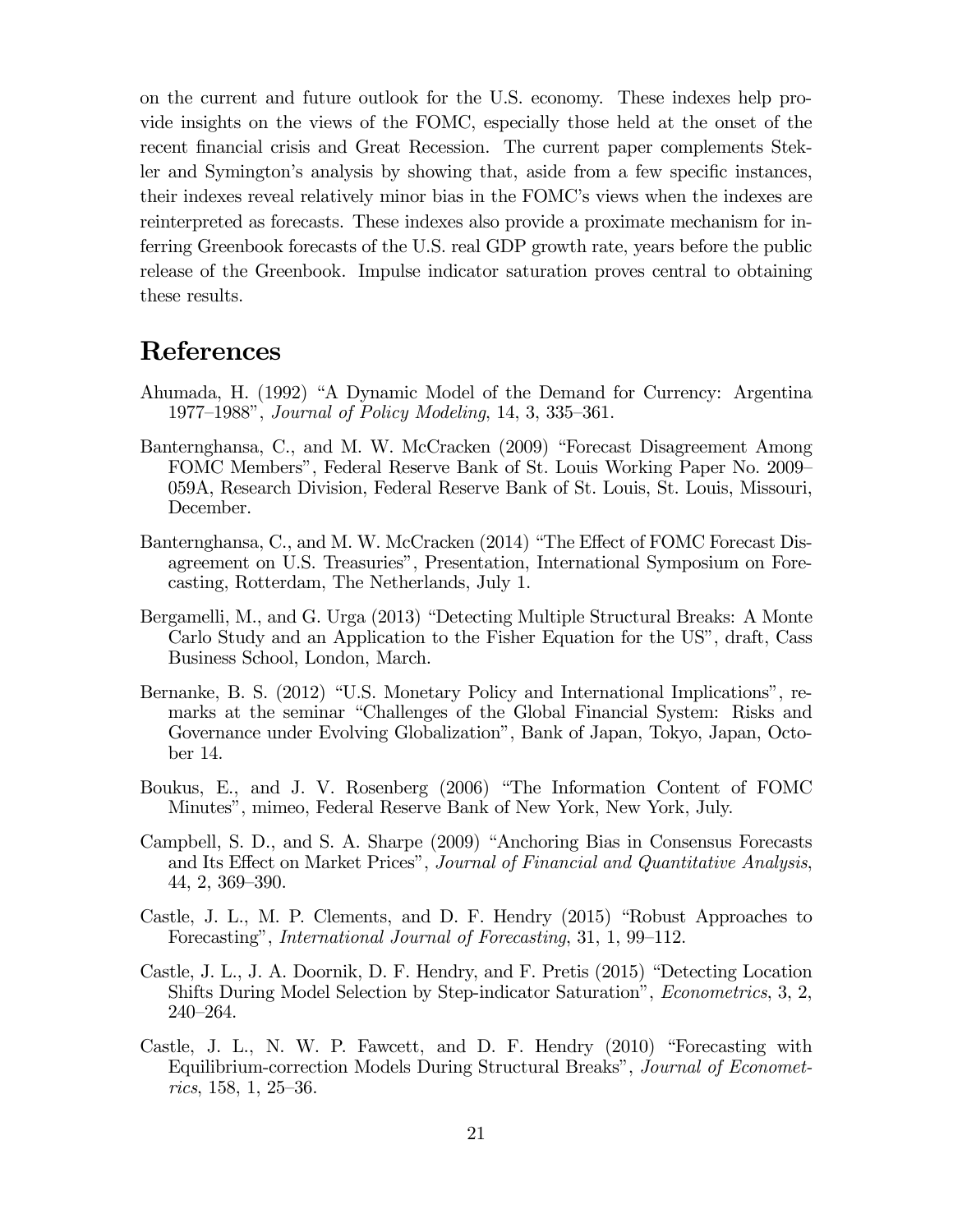- Chang, A. C., and T. J. Hanson (2015) "The Accuracy of Forecasts Prepared for the Federal Open Market Committee", Finance and Economics Discussion Series Paper No. 2015—062, Board of Governors of the Federal Reserve System, Washington, D.C., July.
- Chong, Y. Y., and D. F. Hendry (1986) "Econometric Evaluation of Linear Macroeconomic Models", Review of Economic Studies, 53, 4, 671—690.
- Clements, M. P., and D. F. Hendry (2002) "An Overview of Economic Forecasting", Chapter 1 in M. P. Clements and D. F. Hendry (eds.) A Companion to Economic Forecasting, Blackwell Publishers, Oxford, 1—18.
- Coibion, O. (2015) "Comments on Dovern, Fritsche, Loungani and Tamirisa", International Journal of Forecasting, 31, 1, 155—156.
- Cox, D. R., and L. Brandwood (1959) "On a Discriminatory Problem Connected with the Works of Plato", Journal of the Royal Statistical Society, Series B, 21, 1, 195—200.
- Danker, D. J., and M. M. Luecke (2005) "Background on FOMC Meeting Minutes", Federal Reserve Bulletin, 2005, Spring, 175—179.
- Diebold, F. X., and R. S. Mariano (1995) "Comparing Predictive Accuracy", Journal of Business and Economic Statistics, 13, 3, 253—263.
- Doornik, J. A. (2009) "Autometrics", Chapter 4 in J. L. Castle and N. Shephard (eds.) The Methodology and Practice of Econometrics: A Festschrift in Honour of David F. Hendry, Oxford University Press, Oxford, 88—121.
- Doornik, J. A., and H. Hansen (2008) "An Omnibus Test for Univariate and Multivariate Normality", Oxford Bulletin of Economics and Statistics, 70, supplement, 927—939.
- Doornik, J. A., and D. F. Hendry (2013) *PcGive 14*, Timberlake Consultants Press, London (3 volumes).
- Dovern, J., U. Fritsche, P. Loungani, and N. Tamirisa (2015) "Information Rigidities: Comparing Average and Individual Forecasts for a Large International Panel", International Journal of Forecasting, 31, 1, 144—154.
- Engle, R. F. (1982) "Autoregressive Conditional Heteroscedasticity with Estimates of the Variance of United Kingdom Inflation", Econometrica, 50, 4, 987—1007.
- Engle, R. F., D. F. Hendry, and J.-F. Richard (1983) "Exogeneity", Econometrica, 51, 2, 277—304.
- Ericsson, N. R. (1992a) "Cointegration, Exogeneity, and Policy Analysis: An Overview", Journal of Policy Modeling, 14, 3, 251—280.
- Ericsson, N. R. (1992b) "Parameter Constancy, Mean Square Forecast Errors, and Measuring Forecast Performance: An Exposition, Extensions, and Illustration", Journal of Policy Modeling, 14, 4, 465—495.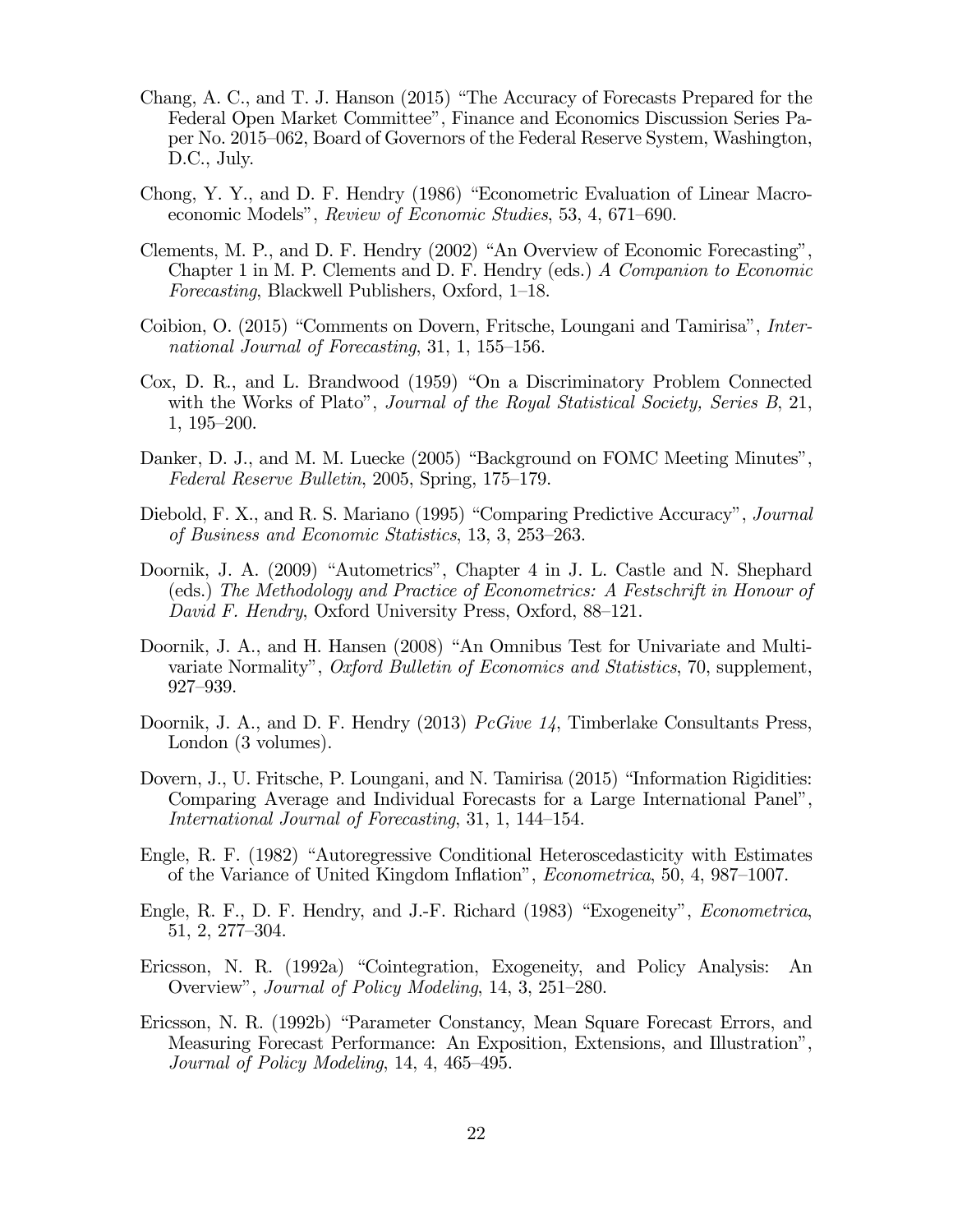- Ericsson, N. R. (2011a) "Improving Global Vector Autoregressions", draft, Board of Governors of the Federal Reserve System, Washington, D.C., June.
- Ericsson, N. R. (2011b) "Justifying Empirical Macro-econometric Evidence in Practice", invited presentation, online conference Communications with Economists: Current and Future Trends commemorating the 25th anniversary of the Journal of Economic Surveys, November.
- Ericsson, N. R. (2012) "Detecting Crises, Jumps, and Changes in Regime", draft, Board of Governors of the Federal Reserve System, Washington, D.C., November.
- Ericsson, N. R. (2015) "How Biased Are U.S. Government Forecasts of the Federal Debt?", *International Journal of Forecasting*, forthcoming.
- Ericsson, N. R., E. J. Fiallos, and J. E. Seymour (2014) "Assessing Greenbook Forecasts of Foreign GDP Growth", draft, Board of Governors of the Federal Reserve System, Washington, D.C., August.
- Ericsson, N. R., D. F. Hendry, and S. B. Hood (2015) "Milton Friedman as an Empirical Modeler", Chapter 6 in R. Cord and J. D. Hammond (eds.) Milton Friedman: Contributions to Economics and Public Policy, Oxford University Press, Oxford, forthcoming.
- Ericsson, N. R., S. B. Hood, F. Joutz, T. M. Sinclair, and H. O. Stekler (2013) "Greenbook Forecasts and the Business Cycle", draft, Board of Governors of the Federal Reserve System, Washington, D.C., December.
- Ericsson, N. R., and J. Marquez (1993) "Encompassing the Forecasts of U.S. Trade Balance Models", Review of Economics and Statistics, 75, 1, 19—31.
- Ericsson, N. R., and E. L. Reisman (2012) "Evaluating a Global Vector Autoregression for Forecasting", International Advances in Economic Research, 18, 3, 247—258.
- Fildes, R., and H. O. Stekler (2002) "The State of Macroeconomic Forecasting", Journal of Macroeconomics, 24, 4, 435—468.
- Godfrey, L. G. (1978) "Testing for Higher Order Serial Correlation in Regression Equations When the Regressors Include Lagged Dependent Variables", Econometrica, 46, 6, 1303—1310.
- Granger, C. W. J. (1989) Forecasting in Business and Economics, Academic Press, Boston, Massachusetts, Second Edition.
- Hendry, D. F. (1999) "An Econometric Analysis of US Food Expenditure, 1931— 1989", Chapter 17 in J. R. Magnus and M. S. Morgan (eds.) *Methodology and Tacit* Knowledge: Two Experiments in Econometrics, John Wiley and Sons, Chichester, 341—361.
- Hendry, D. F. (2001) "How Economists Forecast", Chapter 2 in D. F. Hendry and N. R. Ericsson (eds.) Understanding Economic Forecasts, MIT Press, Cambridge, 15—41.
- Hendry, D. F. (2006) "Robustifying Forecasts from Equilibrium-correction Systems", Journal of Econometrics, 135, 1—2, 399—426.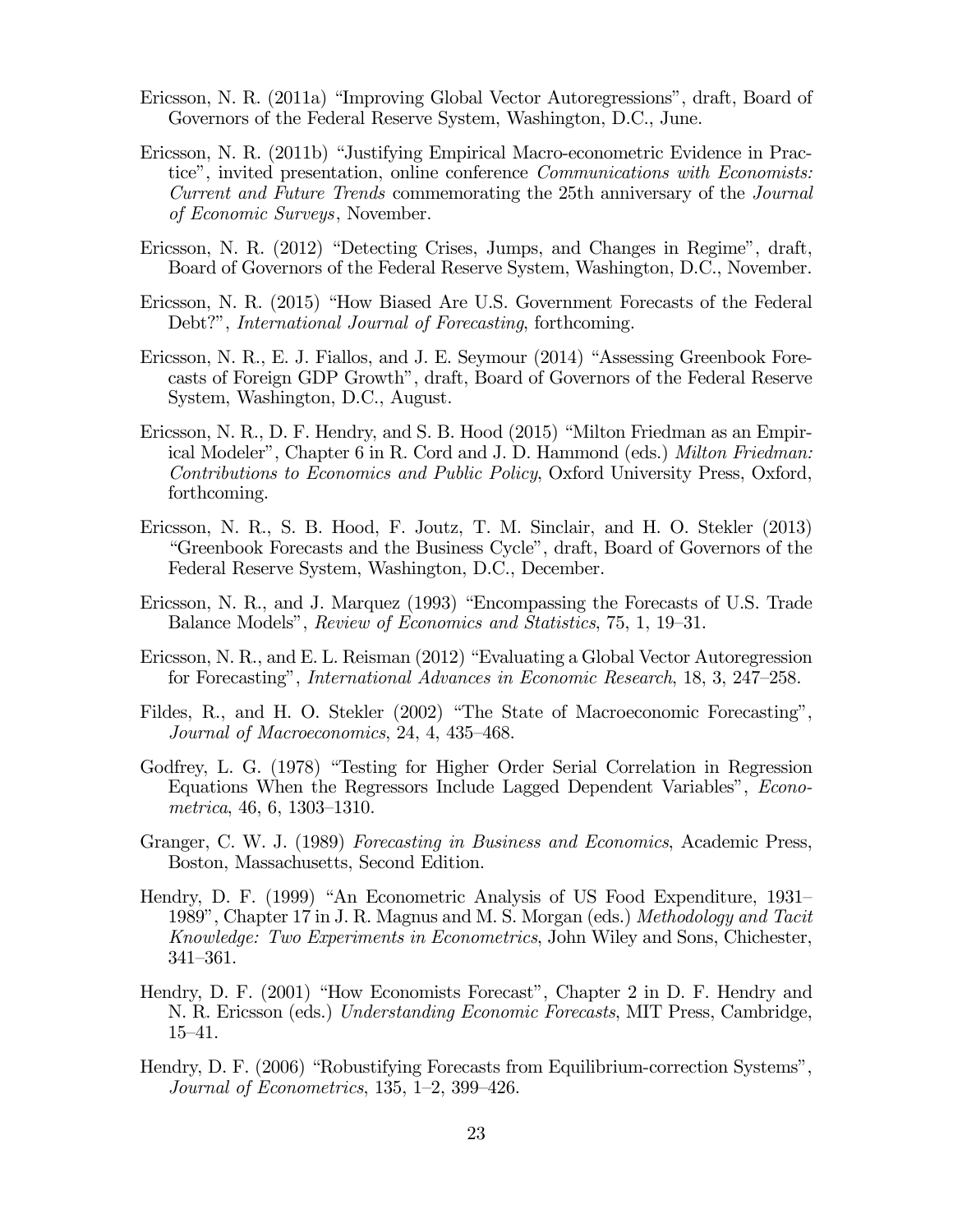- Hendry, D. F., and J. A. Doornik (2014) *Empirical Model Discovery and Theory Eval*uation: Automatic Selection Methods in Econometrics, MIT Press, Cambridge, Massachusetts.
- Hendry, D. F., and S. Johansen (2015) "Model Discovery and Trygve Haavelmo's Legacy", Econometric Theory, 31, 1, 93—114.
- Hendry, D. F., S. Johansen, and C. Santos (2008) "Automatic Selection of Indicators in a Fully Saturated Regression", Computational Statistics, 23, 2, 317—335, 337— 339.
- Hendry, D. F., and F. Pretis (2013) "Anthropogenic Influences on Atmospheric  $CO_2$ ", Chapter 12 in R. Fouquet (ed.) Handbook on Energy and Climate Change, Edward Elgar, Cheltenham, 287—326.
- Hendry, D. F., and C. Santos (2010) "An Automatic Test of Super Exogeneity", Chapter 12 in T. Bollerslev, J. R. Russell, and M. W. Watson (eds.) Volatility and Time Series Econometrics: Essays in Honor of Robert F. Engle, Oxford University Press, Oxford, 164—193.
- Holden, K., and D. A. Peel (1990) "On Testing for Unbiasedness and Efficiency of Forecasts", The Manchester School, 58, 2, 120—127.
- Jarque, C. M., and A. K. Bera (1980) "Efficient Tests for Normality, Homoscedasticity and Serial Independence of Regression Residuals", Economics Letters, 6, 3, 255— 259.
- Johansen, S., and B. Nielsen (2009) "An Analysis of the Indicator Saturation Estimator as a Robust Regression Estimator", Chapter 1 in J. L. Castle and N. Shephard (eds.) The Methodology and Practice of Econometrics: A Festschrift in Honour of David F. Hendry, Oxford University Press, Oxford, 1—36.
- Johansen, S., and B. Nielsen (2013) "Outlier Detection in Regression Using an Iterated One-step Approximation to the Huber-skip Estimator", Econometrics, 1, 1, 53—70.
- Johansen, S., and B. Nielsen (2015) "Asymptotic Theory of Outlier Detection Algorithms for Linear Time Series Regression Models", Scandinavian Journal of Statistics, in press.
- Meade, E. E., N. A. Burk, and M. Josselyn (2015) "The FOMC Meeting Minutes: An Assessment of Counting Words and the Diversity of Views", FEDS Note, Board of Governors of the Federal Reserve System, Washington, D.C., May 26.
- Mincer, J., and V. Zarnowitz (1969) "The Evaluation of Economic Forecasts", Chapter 1 in J. Mincer (ed.) Economic Forecasts and Expectations: Analyses of Forecasting Behavior and Performance, National Bureau of Economic Research, New York, 3—46.
- Nordhaus, W. D. (1987) "Forecasting Efficiency: Concepts and Applications", Review of Economics and Statistics, 69, 4, 667—674.